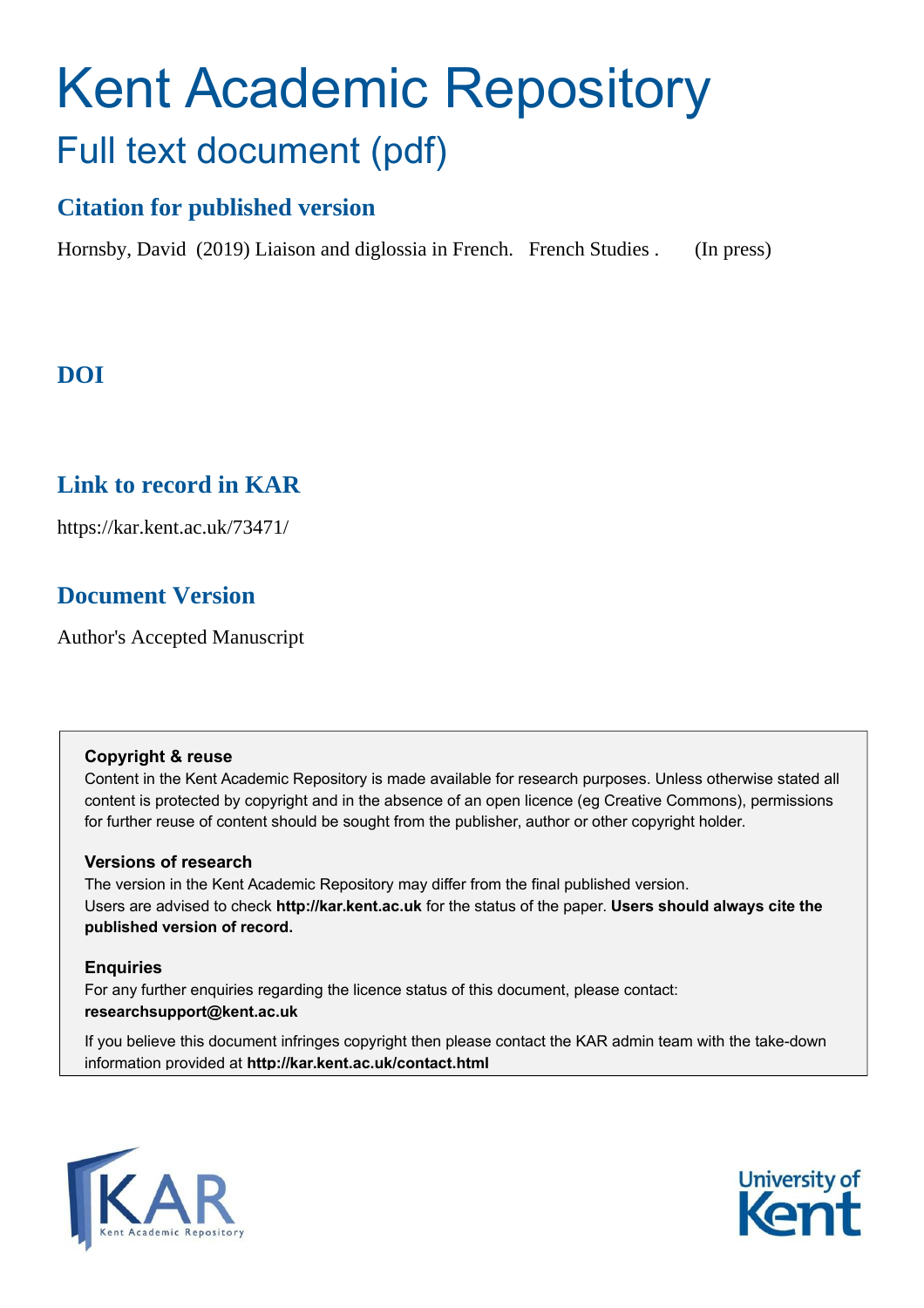#### Introduction

<u>.</u>

A focus of recent attention in French linguistics has been the diglossia hypothesis,<sup>1</sup> according to which formal French has diverged to such a degree from everyday spoken language that native speakers now internalize two separate grammars, High (H) and Low (L), or in Benjamin Massot's terms français classique tardif (FCT) and français démotique (FD) respectively.<sup>2</sup> Variable liaison, which involves the realization in word-final, prevocalic

I am grateful to Bernard Laks, Aidan Coveney, Elissa Pustka, Zoe Boughton, Gasparde Coutanson, Tim Unwin and three anonymous referees for perceptive and helpful comments on an earlier version of this paper. Any remaining errors and misunderstandings are, of course, entirely my own.

<sup>1</sup> See Benjamin Massot and Paul Rowlett, 'L'hypothèse d'une diglossie en France', special issue of Journal of French Language Studies', 23 (2013). Massot's doctoral thesis 'Français et diglossie: Décrire la situation linguistique française contemporaine comme une diglossie: arguments morphosyntactiques' (Université Paris VIII Vincennes-Saint Denis, 2008) focusses exclusively on the spoken language, while an earlier article by Peter Koch 'Diglossie in Frankreich?', Zeitschrift für französische Sprache und Literatur, 107 (1997), 219-49, specifically posits diglossia between modern spoken (Mündlichkeit) and written language (Schriftlichkeit).

 $2$  For Rowlett H and L are 'modern (or standard) French' and 'contemporary (or colloquial) French' respectively (Rowlett, The Syntax of French. Cambridge: Cambridge University Press, 2007, pp. 8-9), while Anne Zribi-Hertz prefers grammaire standard (H) and grammaire dialectale (L): Zribi-Hertz, 'Pour un modèle diglossique de description du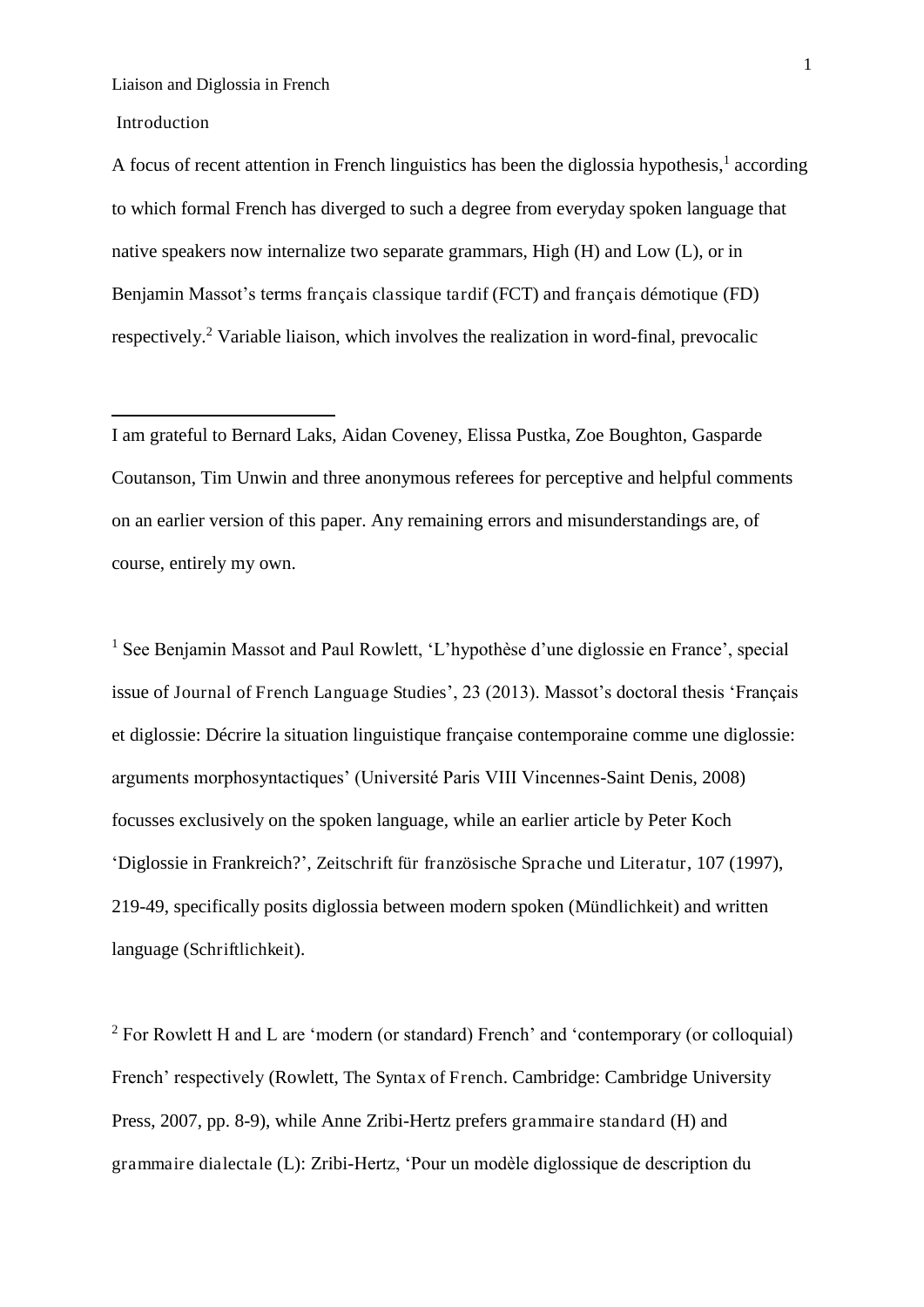position of consonants which have been lost in other environments, is particularly associated with elevated speech styles, and would appear to be a marker par excellence of FCT (or 'H' variety) speech. Our purpose here, therefore, is to illuminate both the diglossia debate, and our understanding of stylistic variation in French more generally, by examining variable liaison in two contrasting speech styles. We begin by reconsidering first the claims of the diglossic model, and then an influential model of liaison developed by Pierre Delattre.

# Diglossia in contemporary French

Charles Ferguson's original conception of diglossia emphasizes functional separation of closely-related High (H) and Low (L) varieties within a speech community.<sup>3</sup> H may well represent 'in large part an earlier stage of L' and has to be learned through formal education, while L is acquired as a mother tongue. As a number of commentators have observed, a gap has emerged between conversational and formal French which appears to mirror the diglossic H/L divide. Some forms associated with an earlier state of French (for example past anterior and past historic tenses, imperfect subjunctive mood) are now available only in FCT, the putative H variety; the L variety (or FD), furthermore, with its reduced agreement marking and levelled verbal paradigms shows simplification with respect to FCT, which accords with Ferguson's claim that H is 'often grammatically more complex' than L. French abounds in what appear to be H/L lexical doublets (travailler/bosser; livre/bouquin, médecin/toubib), while FCT also meets Ferguson's sociolinguistic criteria for H varieties in that it is highly standardized, stable and prestigious. Its strong literary heritage recalls the link between H and

-

français: quelques implications théoriques, didactiques et méthodologiques', Journal of French Language Studies, 21 (2011), 231-56.

<sup>3</sup> Charles Ferguson, 'Diglossia', Word, 15 (1959), 324-40.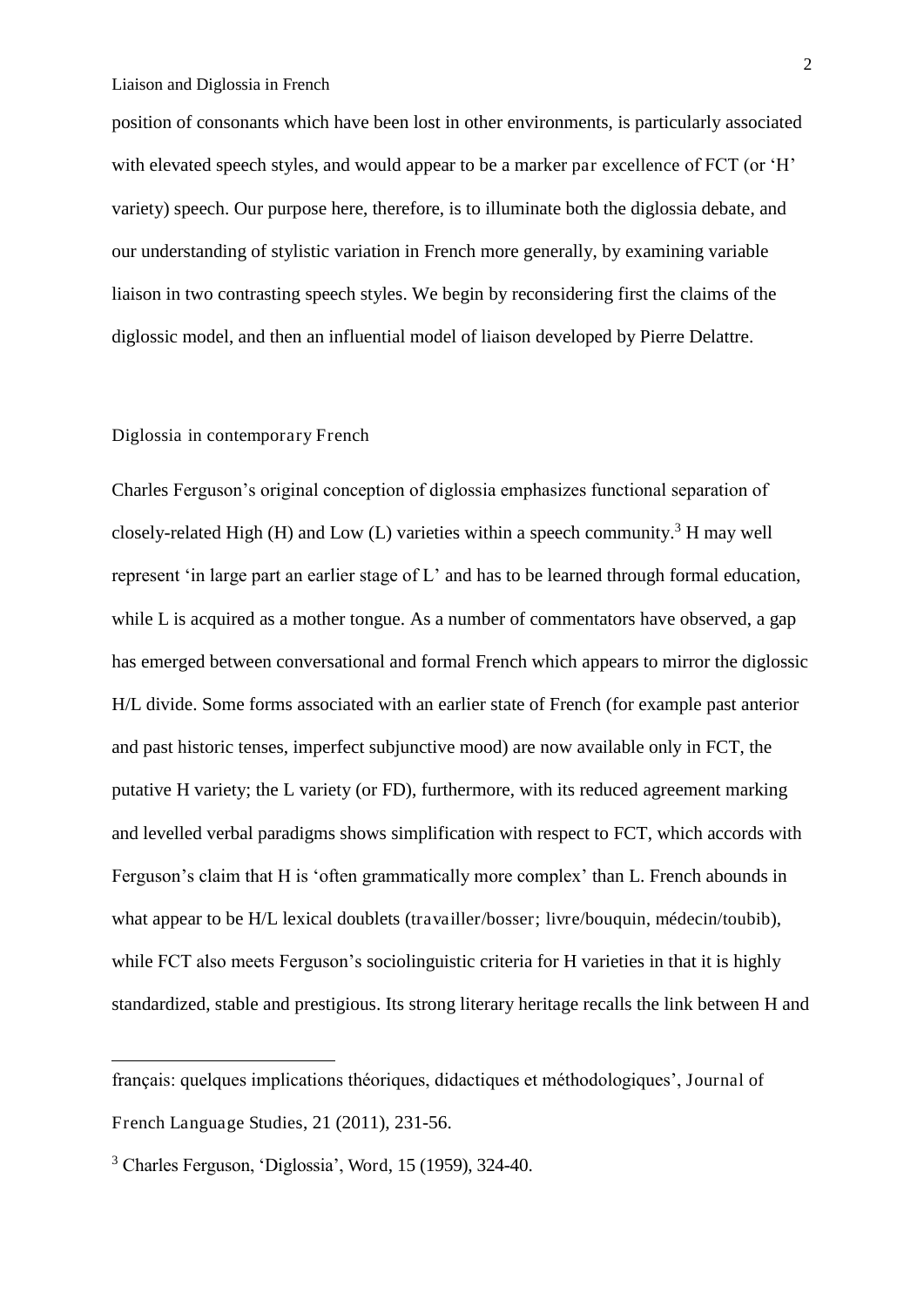-

literacy which Ferguson emphasizes, and while Aidan Coveney insists that the diglossia model is 'fundamentally concerned with varieties of spoken, not written, French',<sup>4</sup> other commentators have explicitly linked the H variety to scripted speech, or what Jacqueline Billiez and Laurence Buson call écrits oralisés. 5

Support for the diglossia hypothesis is based largely on evidence that FCT and FD variants do not generally co-occur. To test this claim, Massot selects two grammatical variables for which a putative FCT and FD variant can be contrasted. The first, clitic doubling, involves use of noun phrase  $(NP)$  + clitic pronoun structures in non-emphatic sentences (**Jean il** veut, **les étudiantes elles** arrivent), has long been associated with informal speech,<sup>6</sup> or FD in Massot's terms; the corresponding non-doubled forms (Jean veut; les étudiantes arrivent) Massot identifies as FCT variants. In similar vein, deletion of the

<sup>5</sup> Jacqueline Billiez and Laurence Buson, 'Perspectives diglossique et variationnelle -Complémentarité ou incompatibilité?', Journal of French Language Studies, 23 (2013), 135- 49.

<sup>6</sup> Clitic doubling as part of an emerging spoken French grammar is first examined by Martin Harris, The Evolution of French Syntax: A Comparative Approach (London: Longman, 1978), pp.97-132; for a pragmatic treatment see Betsy K. Barnes, The Pragmatics of Left Detachment in Spoken Standard French (Amsterdam: John Benjamins, 1985).

<sup>4</sup> Aidan Coveney, 'A language divided against itself? Diglossia, code-switching and variation in French.' In Le français en contact : Hommages à Raymond Mougeon, ed. by France Martineau and Terry Nadasdi (Quebec: Presses de l'Université Laval, 2011), pp. 51-85  $(p.54)$ .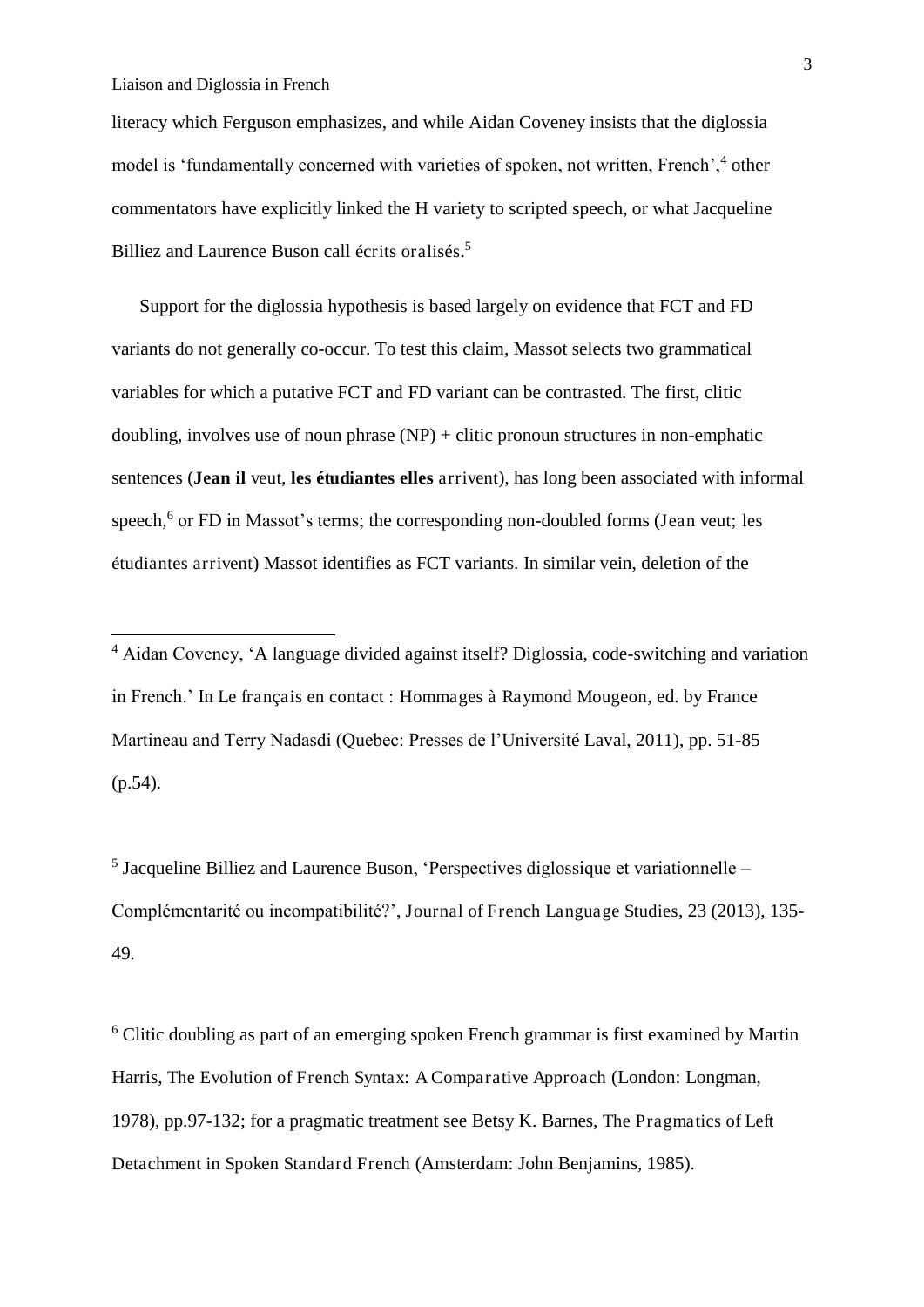-

negative particle ne (for example in il  $\emptyset$  veut pas) is identified by Massot as an FD phenomenon, contrasting with ne retention in FCT (il **ne** veut pas).<sup>7</sup> Massot infers from the absence of 'hybrid' FCT/FD clauses in his own corpus that speakers' internalized grammars rule out both \*Jean il ne veut pas and \*Jean veut pas. This interpretation, however, remains controversial. While Rowlett agrees that: 'Speakers switch between FD and FCT but do not use them both simultaneously, at least not within the context of an individual clause',  $8$ Coveney draws attention to the relatively small size of Massot's corpus, and some contradictory findings in his own and other corpora:

The conclusion to be drawn from this discussion must surely be that the regularities posited by Zribi-Hertz, Massot and Stein are, for the most part, not categorical constraints, applying in 100% of possible cases, but are rather variable (probabilistic) linguistic constraints – or in some cases simply co-occurrence restrictions.<sup>9</sup>

The dispute here turns on the distinction between 'variable constraint' and 'rule', and the margin of tolerance allowed in identifying 'categorical' rules where co-occurrence of like

<sup>9</sup> Coveney, 'A language divided against itself?', p.74.

 $<sup>7</sup>$  There literature on ne deletion in informal spoken French is extensive: for a good overview</sup> see especially William Ashby, 'When does variation indicate linguistic change in progress?', Journal of French Language Studies, 1 (1991), 1-19, and Aidan Coveney, Variability in Spoken French: A Sociolinguistic Study of Interrogation and Negation (Bristol: Elm Bank, 2002).

<sup>8</sup> Paul Rowlett, 'Do French speakers really have two grammars?' Journal of French Language Studies, 23 (2013), 37-57 (p.37).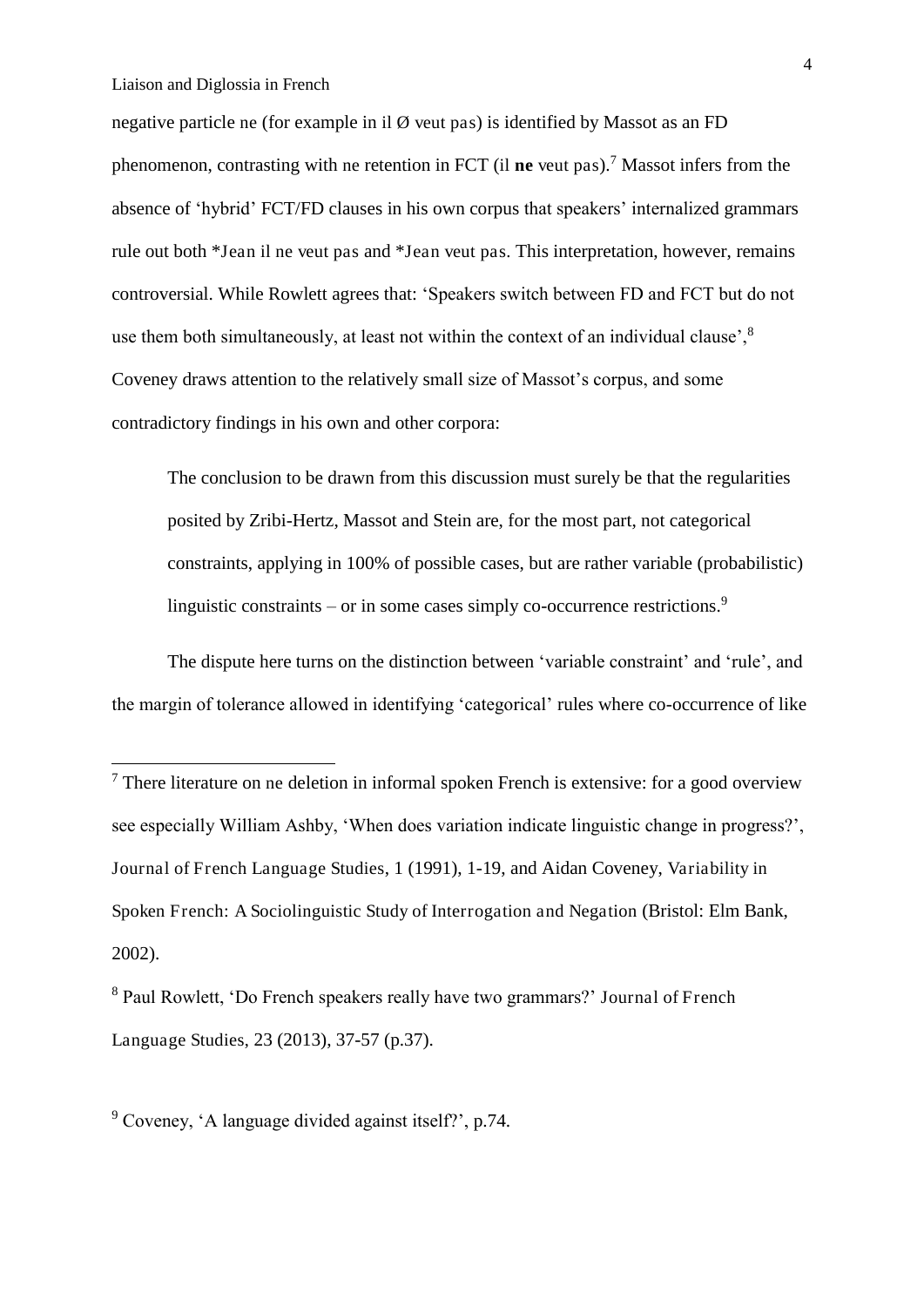-

variants is less than 100%. The extent to which inconsistencies in co-occurrence patterns can be dismissed as 'performance', defined by David DeCamp as 'the failure of data ever to fit a theory perfectly',<sup>10</sup> is problematical, but Rowlett's rider 'within the context of an individual clause' offers a way out of this impasse by suggesting that homogeneity of H or L elements is to be expected within clearly defined, short sequences of talk. However, there seems no obvious reason other than their relative brevity to choose clauses as a yardstick, particularly as intraclausal code-switching is known to occur.<sup>11</sup> Evidence of hybrid  $H/L$  clauses would not therefore in itself invalidate the model because heterogeneity at clause level might belie homogeneity over shorter sequences. But as the stretches of talk over which 'switching' is licensed become ever smaller, the distance between the claims of the diglossic model (variation can be attributed to switching between discrete H and L varieties or macrovariants, identifiable by regular co-occurrence of 'like' variants) and of inherent variability (variation can be attributed to switching between independent microvariants within a single variety, with no absolute co-occurrence restrictions) becomes increasingly tenuous. We are left with a

 $10$  A definition which troubles him: 'Like many other linguists, I am tired of using the word performance as a convenient rug under which I can sweep everything I don't yet have an answer for'. David DeCamp, 'What do implicational scales imply?', in New Ways of Analyzing Variation in English, ed. by Charles-James Bailey and Roger Shuy (Washington: Georgetown University Press, 1973), pp. 141-48 (p. 145).

 $11$  Shana Poplack, 'Sometimes I'll start a sentence in English Y TERMINO EN ESPAÑOL: toward a typology of code-switching', Linguistics, 18 (1980), 581-616.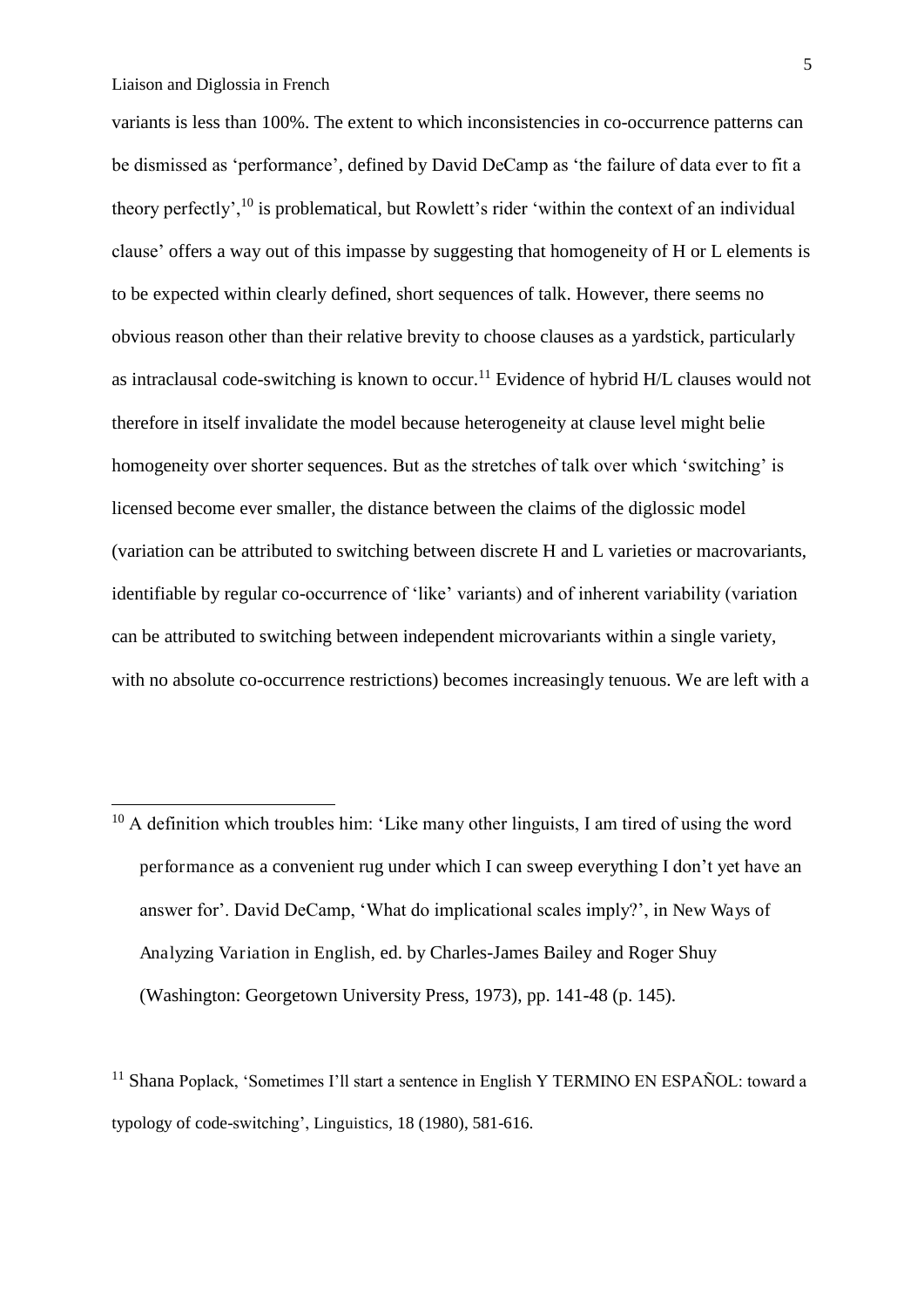diglossia hypothesis which, for all its plausibility, is ultimately untestable on its central criterion.

 A stronger case for diglossia could be advanced if putative 'H' forms were found consistently to occur in one stylistic context while remaining absent in another. Françoise Gadet,<sup>12</sup> for example – not herself a proponent of the diglossia model – finds evidence of categorical ne deletion in her own speech over breakfast, and categorical retention in the formal part of a lecture. Like ne retention, variable liaison has long been associated with formal and scripted speech, and is seen to fall markedly in informal styles.<sup>13</sup> Within a diglossic model, therefore, we would expect to find sharp differentiation, approximating to categorical liaison in formal styles and non-liaison in informal styles, for at least some categories of variable liaison within the context of a structured sociolinguistic interview.<sup>14</sup> Given the complexity of the constraints affecting the phenomenon, however, we need first to review a typology of liaison environments first formulated in the 1940s and 1950s, which continues to inform recent work.

*Delattre's l*iaison typology

-

<sup>12</sup> Ouoted in Coveney, 'A language divided against itself?, p.59.

<sup>13</sup>'À mesure que le ton s'abaisse et devient plus familier on lie de moins en moins'. Pierre Fouché, Traité de Prononciation Française (Paris: Klincksieck, 1956), p.52.

<sup>14</sup> See William Labov, The Social Stratification of English in New York City, second edition (Cambridge: Cambridge University Press, 2006), pp.136-54.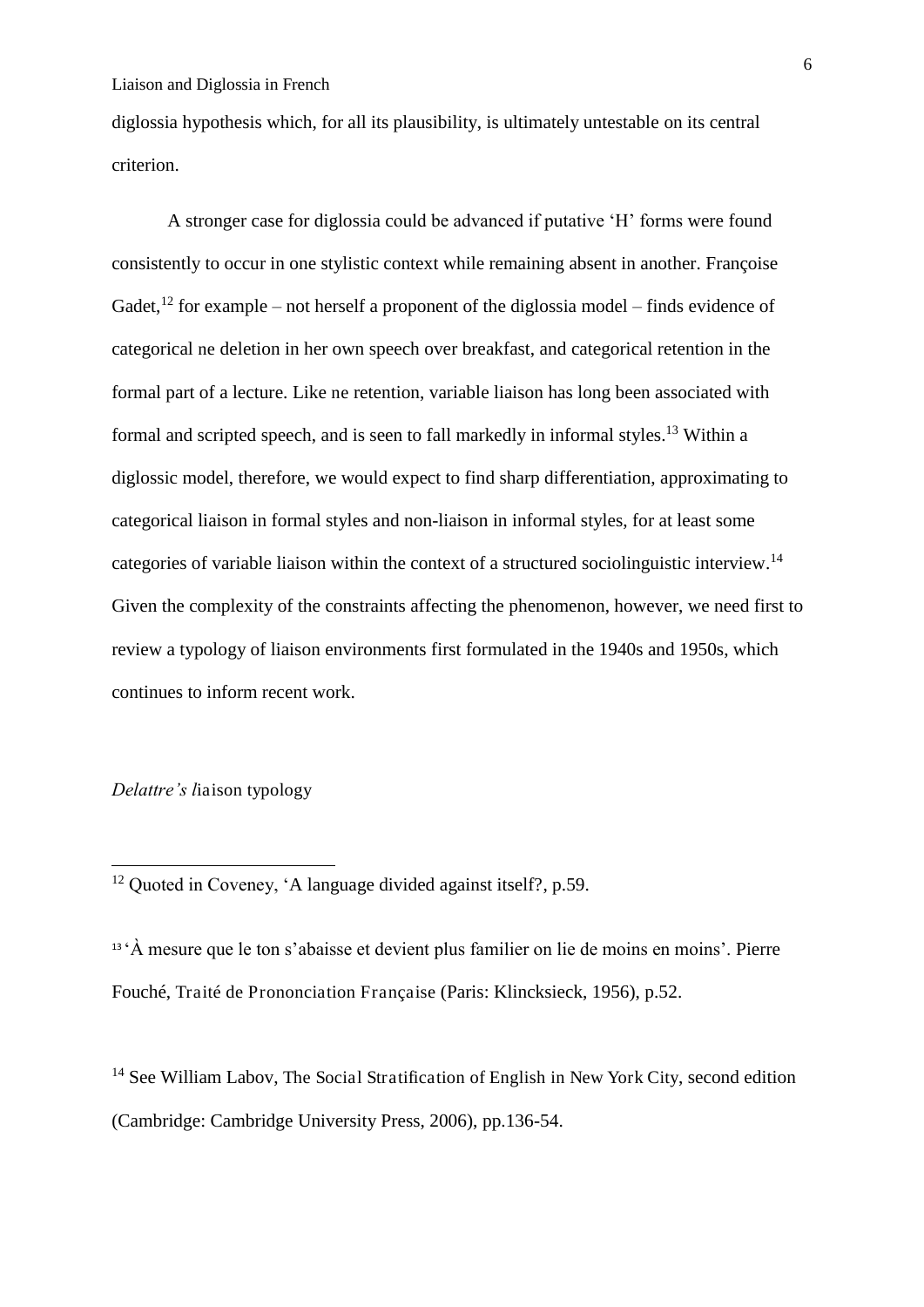<u>.</u>

Liaison involves enchaînement<sup>15</sup> of six<sup>16</sup> otherwise silent word-final consonants  $|z|$ , /t/, /n/, /r/, /p/ and /q-k/<sup>17</sup> before vowels or glides. Most descriptions of the phenomenon have broadly followed Delattre's tripartite division between liaison obligatoire (realized categorically by all native speakers, for example ils  $[z]$  ont compris); liaison interdite (never realized, for example et Ø *on l'a fait)*, and finally liaison facultative, in which the link consonant is variably realized (soldats  $\lceil z \rceil/\emptyset$  anglais; il commençait  $\lceil t \rceil/\emptyset$  à lire).<sup>18</sup> Here we

<sup>15</sup> Liaison without enchaînement, in which the link consonant does not form the onset of the following syllable (e.g. in *C'est IMpossible!* [set.<sup>1</sup> E.p. ps. 1 b]]), can occur, subject to certain constraints. See Pierre Encrevé, La Liaison avec et sans enchaînement: phonologie tridimensionnelle et usages du français (Paris: Seuil, 1998), pp. 30-43 and 267-71. It was, however, marginal in our data, affecting only 32 of 2365 tokens (1.35%) in which a liaison consonant was realized.

<sup>16</sup> Marie-Hélène Côté also reports liaison with  $/$ l in Canada: 'Laurentian French (Québec): extra vowels, missing schwas and surprising liaison consonants', in Phonological variation in French: illustrations from three continents, ed. by Randall Gess; Chantal Lyche and Trudel Meisenburg (Amsterdam: John Benjamins, 2012), pp. 235-74.

<sup>17</sup> Canonically / $k$  in, for example, un sang [ $k$ ] impur in La Marseillaise, though Delattre notes that both  $\lceil q \rceil$  and  $\lceil k \rceil$  are heard in long.

<sup>18</sup> See Pierre Delattre, 'La liaison en français, tendances et classification', French Review, 21 (1947), 148-57; 'Les facteurs de la liaison facultative en français', French Review, 29 (1955), 42-49; 'La fréquence des liaisons facultatives en français', French Review, 30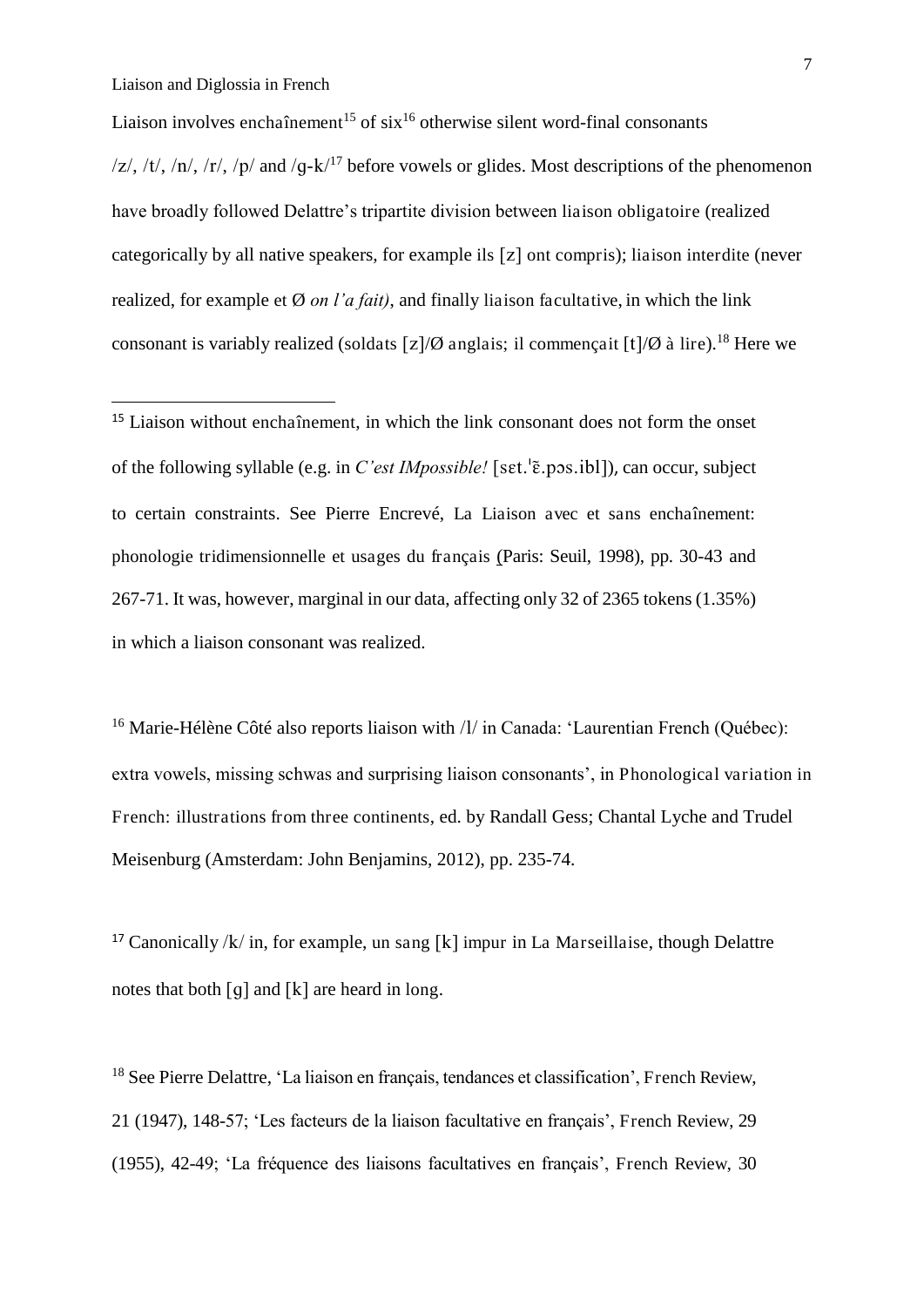follow most modern treatments in substituting the less prescriptive 'non-variable' and 'variable' for 'obligatoire/obligatory' and 'facultative/optional' respectively. Delattre identifies a range of linguistic constraints, including prosody, phonetics, and especially the closeness of the syntactic bond between elements, but sees style as the most important determinant.<sup>19</sup> He proposes the following style hierarchy:

récitation de vers

conférence

conversation soignée

conversation familière

In his example sentence:

-

Des (1) hommes (2) illustres (3) ont (4) attendu

he suggests that only liaison (1) would be realized in conversation familière, while (1) and (4) would be typical in conversation soignée. Liaison (2) would be introduced in a formal lecture (conférence), and (3) only in récitation de vers. For Delattre and other commentators, a high incidence of liaison is associated with styles which are not merely elevated, but scripted. For variable liaison, Delattre proposes a six-point frequency scale for three broad contexts (after plural nouns, verbs, and 'invariables', i.e. prepositions and conjunctions), as summarized in Table 1 below.

T*able 1. Delattre's f*requency categories for variable liaison

(1956), 48-54. References here to republished versions in Pierre Delattre, Studies in French and Comparative Phonetics (The Hague: Mouton, 1966), pp. 39-62.

<sup>19</sup>Delattre, 'Les facteurs de la liaison facultative en français.', p.58.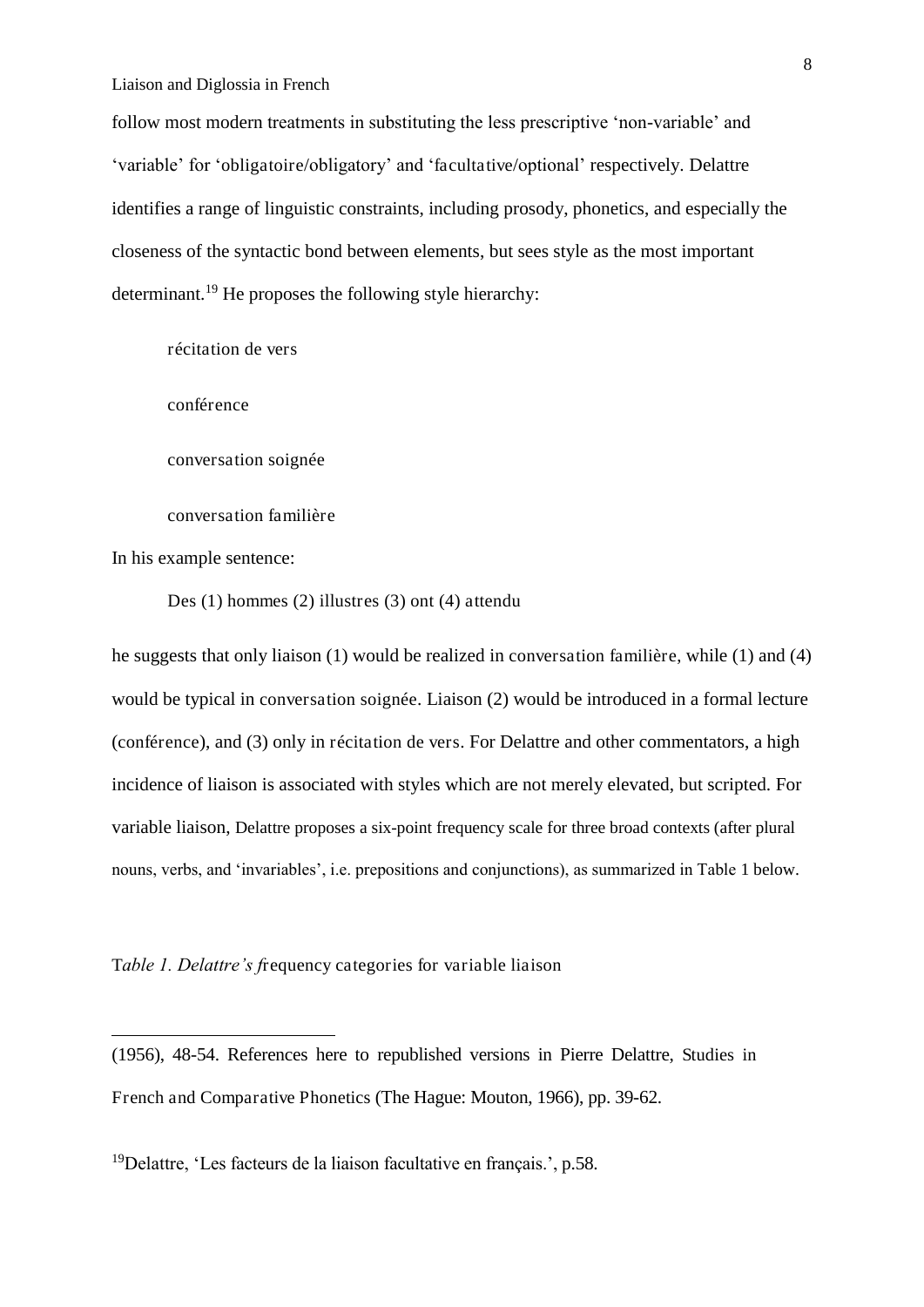|                             | <b>Frequency category</b> | <b>Liaison type</b>          | <b>Example</b>           |  |  |
|-----------------------------|---------------------------|------------------------------|--------------------------|--|--|
|                             |                           | Être+ adjective              | C'était impossible       |  |  |
| A                           | très fréquente            | Monosyllabic preposition or  | Chez un ami              |  |  |
|                             |                           | $adverb + noun$              |                          |  |  |
|                             |                           | $Verb + past$ participle or  | Il avait attendu         |  |  |
| B                           | assez fréquente           | adjective                    |                          |  |  |
|                             |                           | After polysyllabic adverb or | Souvent absent           |  |  |
|                             |                           | preposition                  |                          |  |  |
| $\mathbf C$<br>mi-fréquente |                           | $Verb + complement$          | Il m'apportait un cadeau |  |  |
|                             |                           | After negative adverb        | Pas important            |  |  |
|                             |                           | Plural noun $+$ adjective    | Des enfants intelligents |  |  |
| D                           | peu fréquente             | After monosyllabic           | Mais il ne comprend pas  |  |  |
|                             |                           | conjuctions                  |                          |  |  |
|                             |                           | Plural noun or adjective $+$ | Les enfants arrivent     |  |  |
| E                           | rare                      | verb or conjunction          |                          |  |  |
|                             |                           | After polysyllabic           | Cependant on l'accusait  |  |  |
|                             |                           | conjunctions                 |                          |  |  |
|                             |                           | After singular nouns ending  | Un mot aimable           |  |  |
| F                           | très rare                 | in s or t                    |                          |  |  |
|                             |                           | After -er infinitive         | Aimer un enfant          |  |  |

Delattre's typology is based on intuition rather than empirical data, and his model is that of a privileged class. There is also evidence that liaison norms have changed in the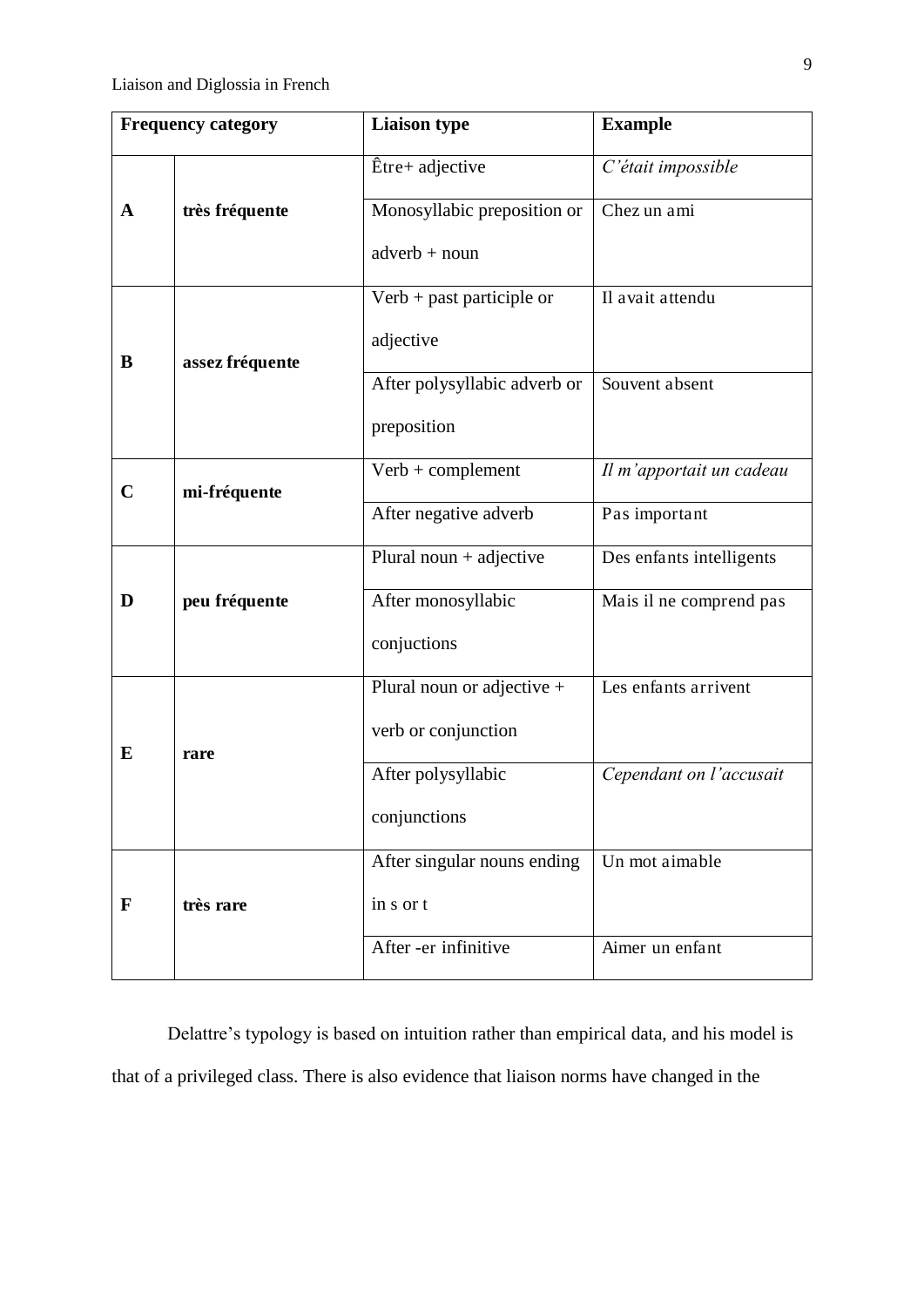seventy years since his observations were first published, $2<sup>0</sup>$  which will lead us to reconsider his obligatoire category in particular. Nonetheless, his model offers a useful template for our own experiment, which we set out below.

### The Four Cities Corpus

.<br>-

Fieldwork was conducted in four francophone cities: three in France (Lille, Strasbourg, and Perpignan) and one in Belgium (Mons).<sup>21</sup> Within each city, two schools were chosen: one a traditional lycée, the other a more vocationally orientated *Lycée d'Enseignement*  Professionnel (LEP), $^{22}$  in each of which twelve students (six male, six female) aged between fifteen and twenty were interviewed on general topics. After about five minutes participants were asked to read aloud twenty-one short stimulus sentences (see Appendix), containing a total of 54 potential liaison sites, each of which was treated as a separate, numbered variable. The sentences were drawn or adapted from a range of sources, and bore no relationship to each other. They included three forms unambiguously associated with FCT (two verbs in the past historic and a question by inversion), which were unlikely to occur in spontaneous

- <sup>20</sup> See Marie-Hélène Côté, 'La liaison en diatopie: esquisse d'une typologie', Journal of French Language Studies, 27 (2017), 13-25.
- $21$  The data provided scant evidence of regional variation. Our focus here is purely on the style dimension; social and geolinguistic factors affecting liaison are discussed in [AUTHOR], Norm and Ideology in French: A Sociolinguistic History of Liaison (London: Palgrave Macmillan, forthcoming), Ch.7.

<sup>22</sup> The lycée/LEP divide approximates to athénée/CEFA in Belgium.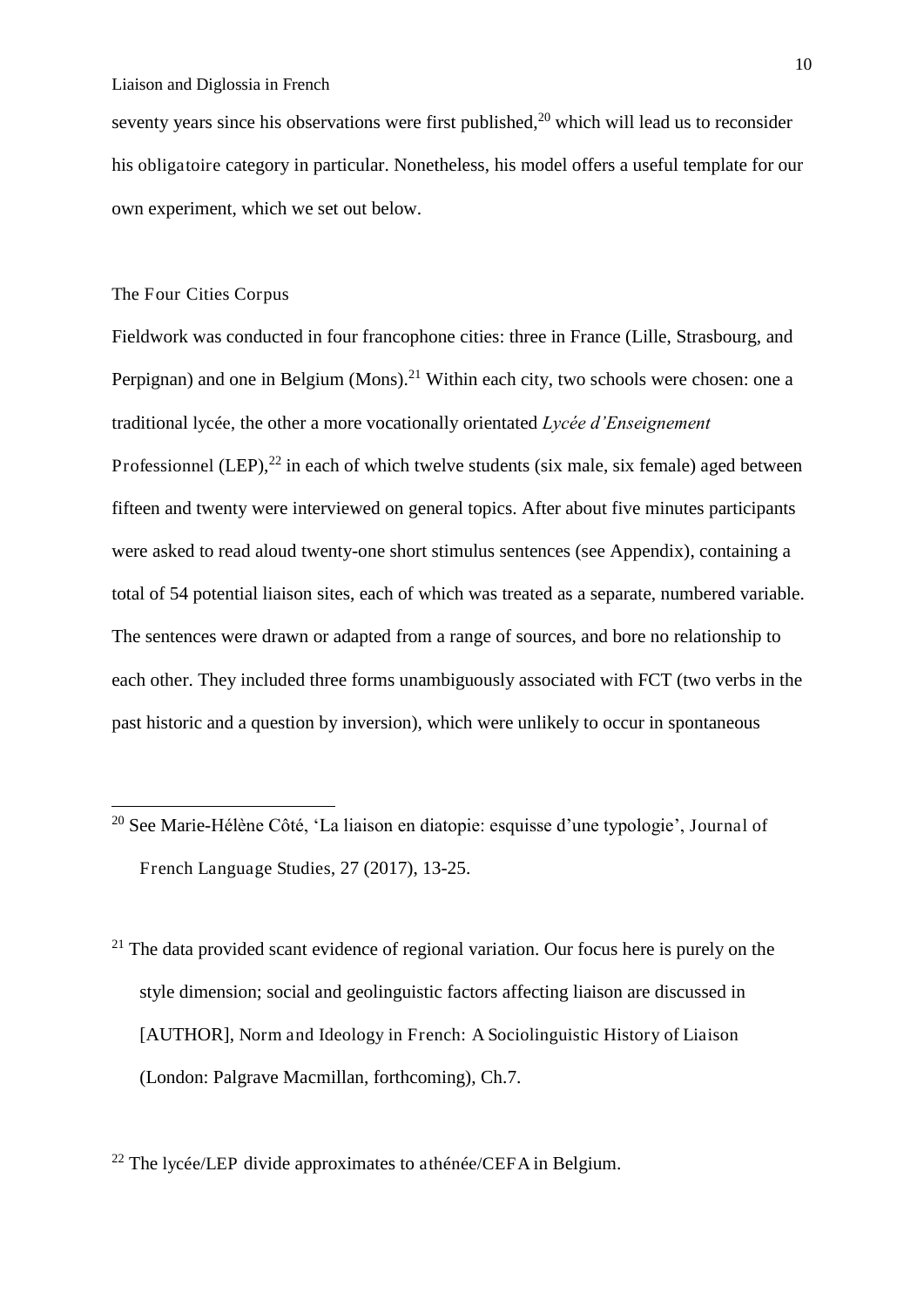<u>.</u>

speech. Care was taken to include less frequently-occurring contexts, featuring all six liaison consonants, and sample all of Delattre's frequency rankings A-F from Table 1. For each informant, therefore, a scripted Reading Style (RS) for the sentences and an unscripted Interview Style (IS) for the rest of the interview were obtained. While every effort was made to put informants at their ease, it should be recalled that the interview format, in which power was asymetrically distributed between interviewees and a researcher who was both older and unfamiliar, was likely to steer informants towards the more formal end of their repertoire even in IS, and we would accordingly expect greater use of liaison than in informal styles used outside of interview conditions.

Variables were analysed auditorily using Praat, $^{23}$  and coded according to the conventions of the Phonologie du Français Contemporain project<sup>24</sup> for length (1 for monosyllabic words; 2 for words of more than one syllable) and then for presence (1) or absence (0) of a liaison consonant, with that consonant (prescriptively correct or not) noted after the link word, thus:

| trop $[p]$ aimable  | trop11p aimable   |
|---------------------|-------------------|
| beaucoup $[t]$ aimé | beaucoup 21t aimé |

Two further codings were available for the second digit: (2) for liaison non-enchaînée, and (3) for uncertain or ambiguous cases, which were excluded from analysis.

<sup>&</sup>lt;sup>23</sup> Paul Boersma and David Weenink 'Praat: doing phonetics by computer.' <http://www.fon.hum.uva.nl/praat/>[Computer program, Version 6.0.10, 2016]

<sup>24</sup> Jacques Durand, Chantal Lyche, and Bernard Laks, 'Protocole d'enquête PFC'. Bulletin PFC, 2002, 7-20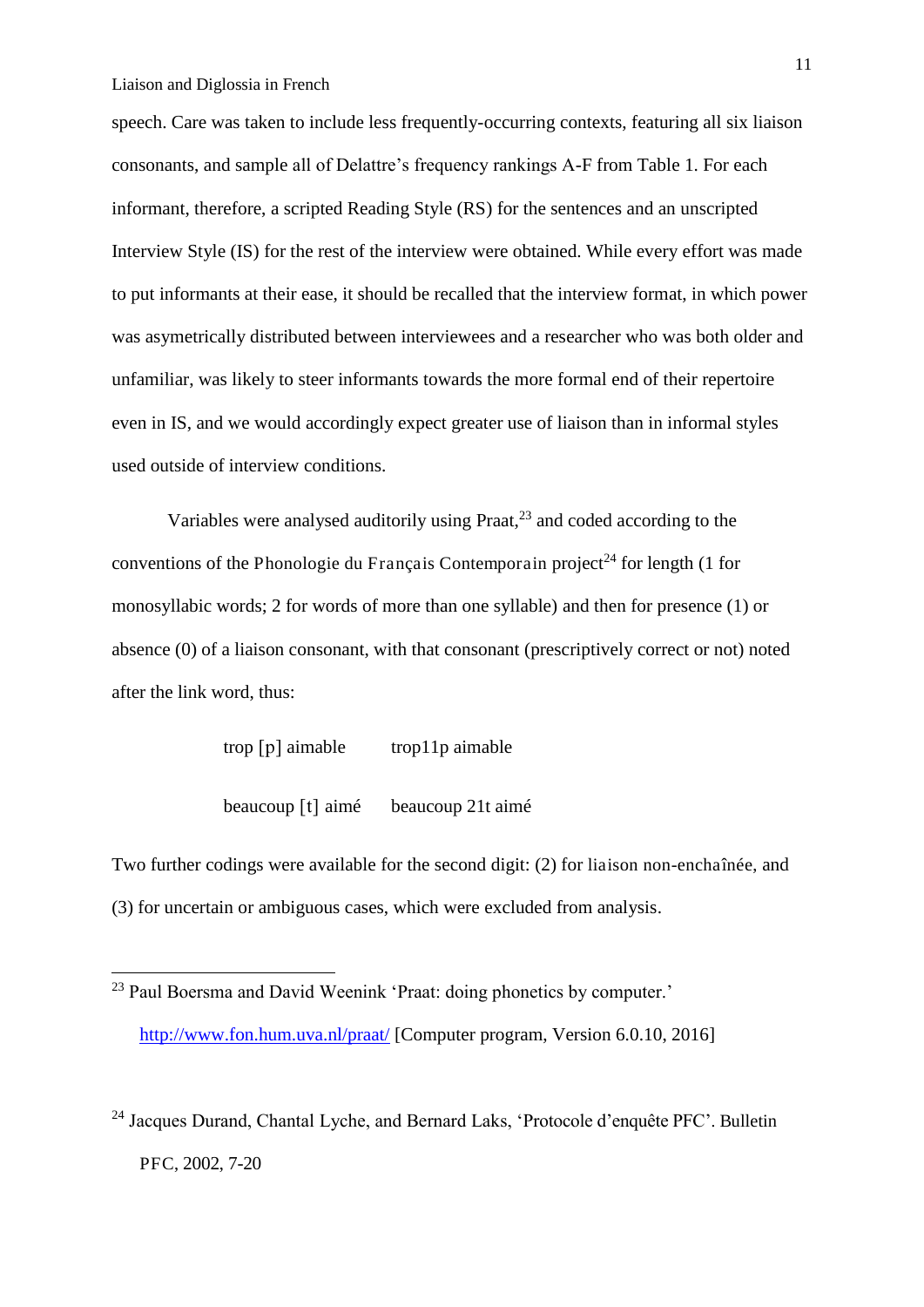Liaison in Interview Style (IS) and Reading Style (RS)

To compare liaison usage across the two styles, it is necessary first to determine what should be considered variable. As considerable variation has been noted within Delattre's obligatoire category, and Delattre's own account is ambiguous on occasions, it was decided that all liaison sites would be monitored as potentially variable, with the exceptions of (a) determiner + noun sequences and (b) clitic + verb sequences. The latter environments showed categorical liaison for all speakers, and were excluded from analysis.

Taken globally our data, unsurprisingly, show higher rates of liaison in RS than in IS, but a score of 32.6% for RS suggests far from categorical usage in the scripted style, and the gap between the two styles, at 12.7%, offers little evidence for the sharp differentiation predicted by the diglossic model. Aggregate scores mask a good deal of internal variation, however, and must be treated with caution. Furthermore, the range of potential liaison sites in RS as selected by the researcher is unlikely to mirror that which occurred spontaneously in IS, making broad-brush comparisons dangerous. A clearer picture can be obtained from a breakdown of the data by morphosyntactic category.

|              | <b>Total</b> | <b>Liaison</b> | <b>No Liaison</b> | Liaison %   |
|--------------|--------------|----------------|-------------------|-------------|
| <b>IS</b>    | 3366         | 671            | 2695              | <b>19.9</b> |
| <b>RS</b>    | 5191         | 1694           | 3497              | 32.6        |
| <b>Total</b> | 8557         | 2365           | 6192              | 27.6        |

Table 2. Variable liaison in two speech styles: RS and IS

*Delattre's Liaison Obligatoire*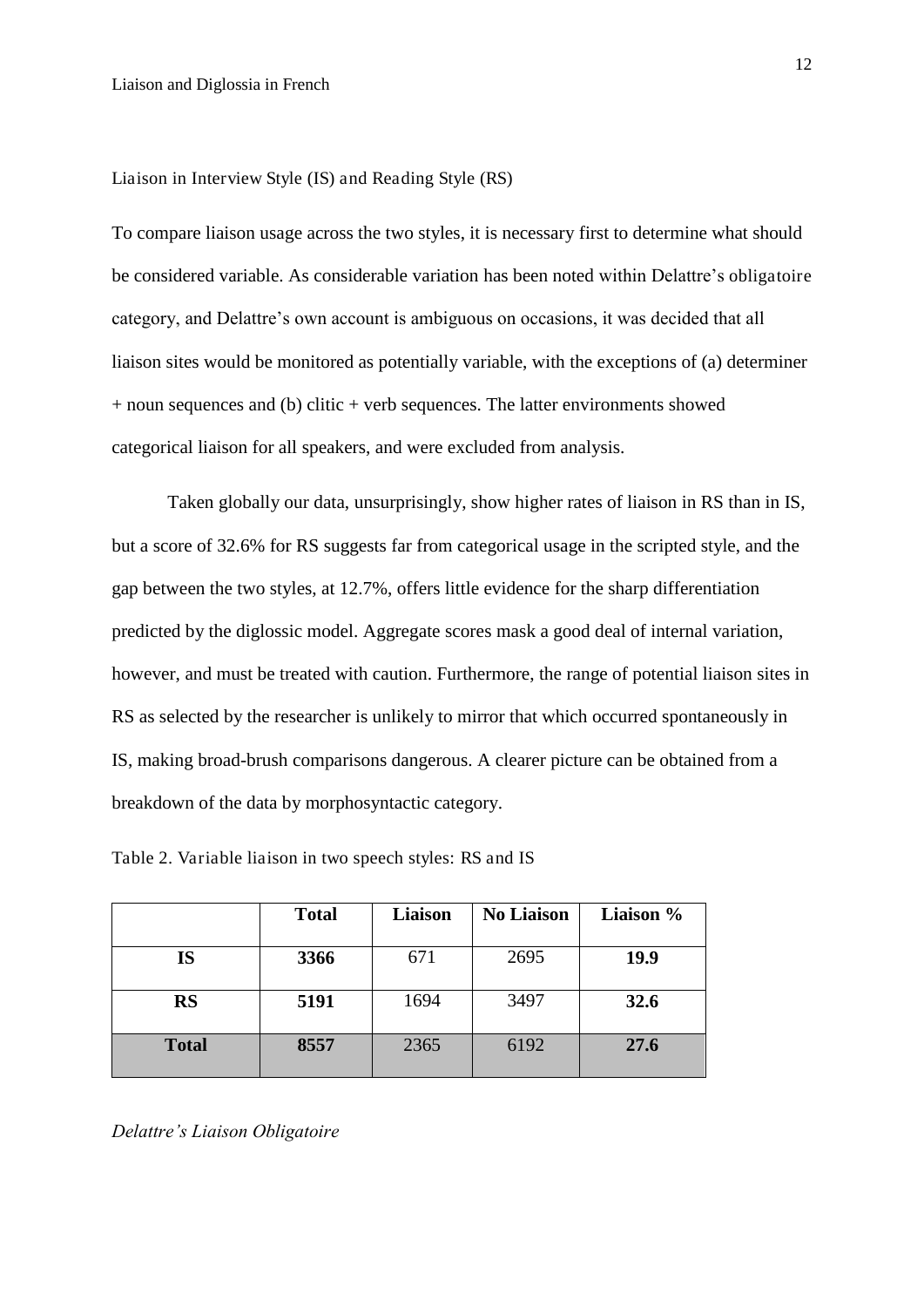-

A total of 17 variables in RS would be classified as obligatoire in Delattre's model. These included Variable 24.attend-on, a clitic inversion, for which liaison was expected, and proved, to be near categorical (97%), with only three of ninety-five informants for whom data were available not producing a liaison consonant. The unfamiliarity of this form in the spoken language perhaps explains why eleven participants hesitated when reading this sequence, following the orthography by realizing  $\frac{d}{dx}$  rather than the canonical  $\frac{d}{dx}$ . The sixteen remaining variables fell into three categories: (a) prenominal adjectives; (b) monosyllabic prepositions and (c) monosyllabic adverbs, after all of which liaison rates in RS were high, but far from categorical as would be expected for 'obligatory' sequences. Table 3 below shows overall liaison rates in IS and RS in the three morphosyntactic categories (a)-(c) identified above: the global figure again shows only a modest (11%) increase in the scripted style. <sup>25</sup>

|                                              | <b>Interview Style (IS)</b> |                 |                | <b>Reading Style (RS)</b> |                 |           |
|----------------------------------------------|-----------------------------|-----------------|----------------|---------------------------|-----------------|-----------|
|                                              | Liaison<br><b>Tokens</b>    |                 | <b>Liaison</b> | Liaison<br><b>Tokens</b>  |                 | Liaison % |
|                                              |                             | <b>Realized</b> | $\frac{6}{6}$  |                           | <b>Realized</b> |           |
| $Adj+N$                                      | 65                          | 60              | 92             | 885                       | 580             | 66        |
| <b>Monosyllabic</b><br><b>Prepositions +</b> | 276                         | 268             | 97             | 190                       | 160             | 84        |

Table 3. Liaison obligatoire in IS and RS: three morphosyntactic categories

<sup>&</sup>lt;sup>25</sup> In some cases during the reading exercise participants reread or 'corrected' liaison sequences. To ensure the same number of tokens per informant where comparisons within RS are involved, only the token from final reading has been counted. We return to these cases below.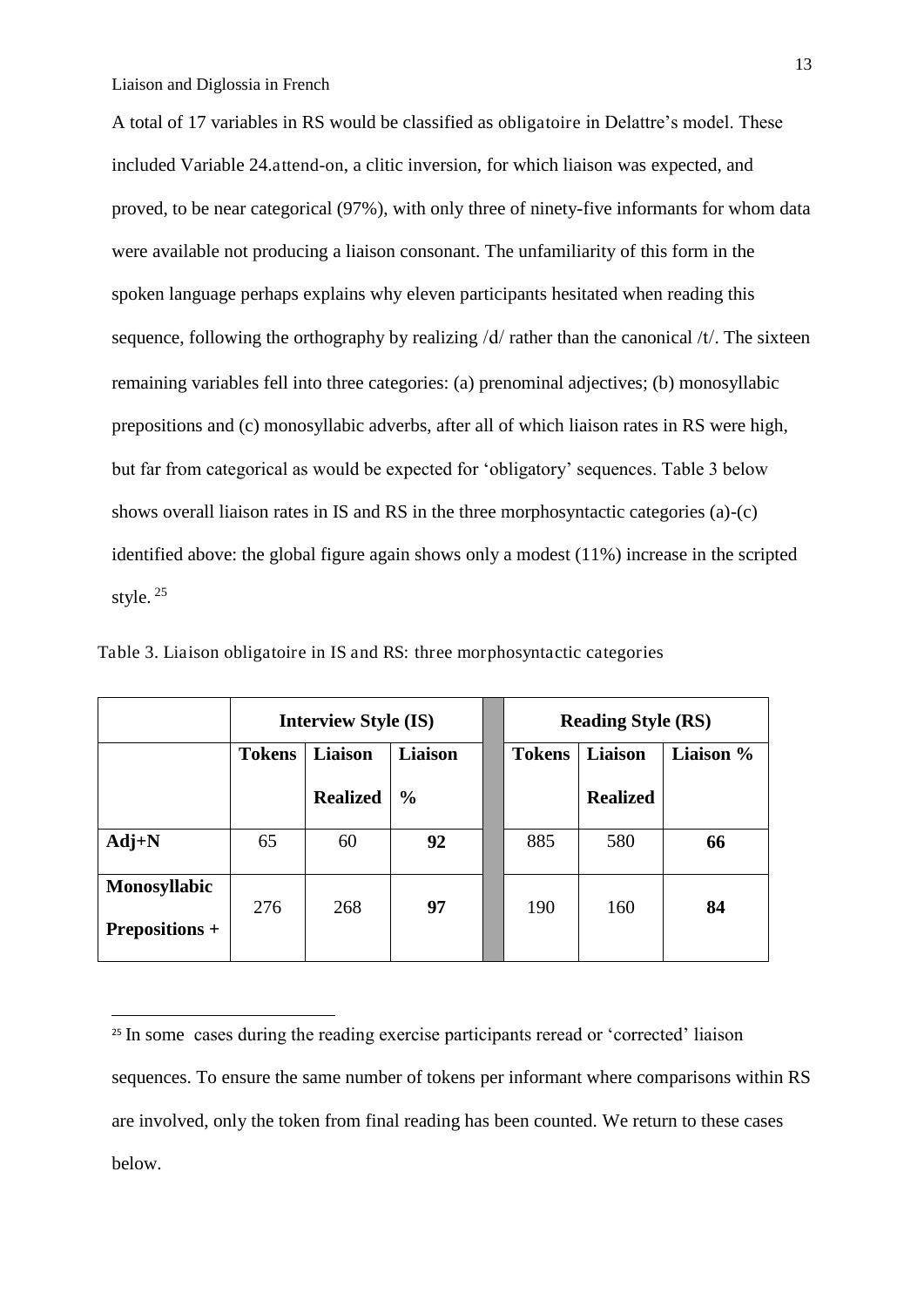| <b>Monosyllabic</b><br>$Adverbs +$ | 415 | 85  | 20 | 496  | 300  | 60 |
|------------------------------------|-----|-----|----|------|------|----|
| <b>Total</b>                       | 756 | 413 | 55 | 1571 | 1040 | 66 |

The surprising finding here is that, for two of the three categories, the pattern observed is the reverse of that which was expected, with near-categorical liaison in IS but not in RS for Adjective+Noun sequences and after monosyllabic prepositions. In the former case, this is almost certainly explained by the range of contexts which occurred in each style. As can be seen in Table 4, liaison rates in RS range from 96% to 42% (95% to 24% when prescriptively incorrect liaisons are excluded). The reading exercise prioritized inclusion of a full range of liaison sites at the expense of some more commonly-occuring sequences (for example with forms of être), and consequently included a number of sequences with link consonants other than  $\frac{z}{\alpha}$  or  $\frac{t}{\alpha}$ , for which liaison tends to occur less frequently. For the sequences produced spontaneously in IS, by contrast, all but four of the sixty Adj+N sequences in which liaison occurred involved  $\frac{z}{r}$  or  $\frac{t}{t}$ , and in all five cases where no liaison occurred (after simples, autres, plusieurs and grandes) liaison would appear to have been inhibited by a consonant cluster.

Table 4. Liaison in Adj+N sequences in RS

| No. | <b>Variable Sequence</b> | Liaison % |
|-----|--------------------------|-----------|
| 46  | grand exploit            | 96        |
| 19  | petit écureuil           | 95        |
| 30  | second enfant            | 83        |
| 42  | anciens étudiants        | 72        |
| 53  | certain ami              | 62        |
| 23  | long été                 | 55        |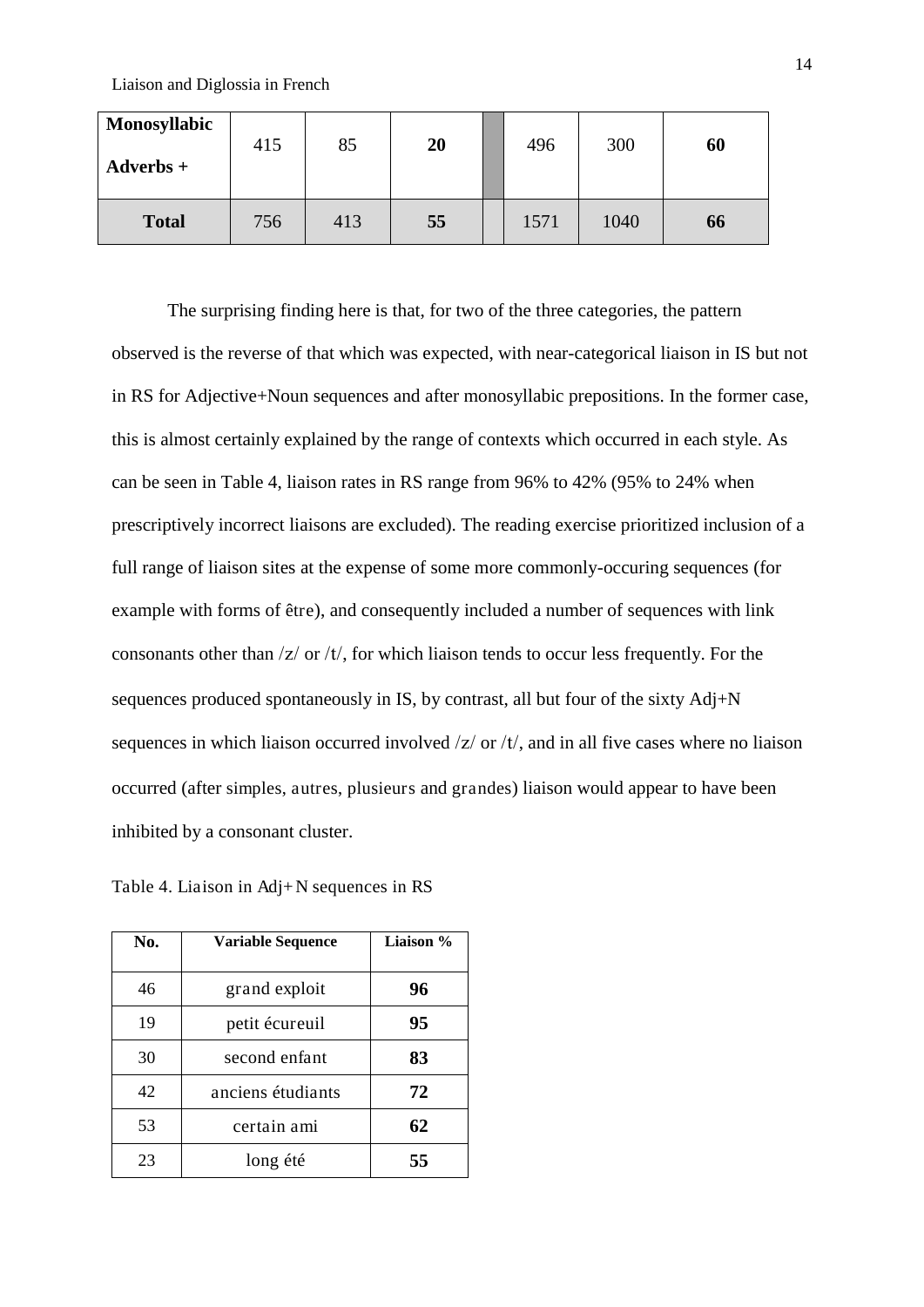| 34 | long apprentissage  | 54 |
|----|---------------------|----|
| 49 | autres appartements | 49 |
| 39 | léger incident      | 17 |

Two monosyllabic prepositions en and chez occurred in the reading exercise, the former defying expectations with a higher score in IS than in RS. RS data however come exclusively from Variable 12.en une demi-heure), for which some informants misread en as dans, some of them pausing to correct themselves and emphasizing (unliaised) en in the reread.

| Table 5. Liaison with monosyllabic prepositions in RS and IS |  |  |  |  |
|--------------------------------------------------------------|--|--|--|--|
|--------------------------------------------------------------|--|--|--|--|

|              | <b>Interview Style (IS)</b> |                 |           |  | <b>Reading Style (RS)</b> |                 |           |
|--------------|-----------------------------|-----------------|-----------|--|---------------------------|-----------------|-----------|
|              | <b>Tokens</b>               | Liaison         | Liaison % |  | <b>Tokens</b>             | Liaison         | Liaison % |
|              |                             | <b>Realized</b> |           |  |                           | <b>Realized</b> |           |
| en           | 148                         | 143             | 97        |  | 89                        | 66              | 74        |
| chez         | 6                           | 5               | 93        |  | 96                        | 89              | 93        |
| <b>Total</b> | 154                         | 148             | 96        |  | 185                       | 155             | 84        |

Only for monosyllabic adverbs do we see anything resembling a pattern consistent with diglossia (Table 6). Liaison rates are however subject to considerable internal variation even in RS, with scores for individual variables featuring the relevant items ranging from 89% (Variable 31.bien aimable) to 41% (Variable 40.pas été).

Table 6. Liaison after monosyllabic adverbs in IS and RS

| <b>Interview Style (IS)</b> | <b>Reading Style (RS)</b> |
|-----------------------------|---------------------------|
|-----------------------------|---------------------------|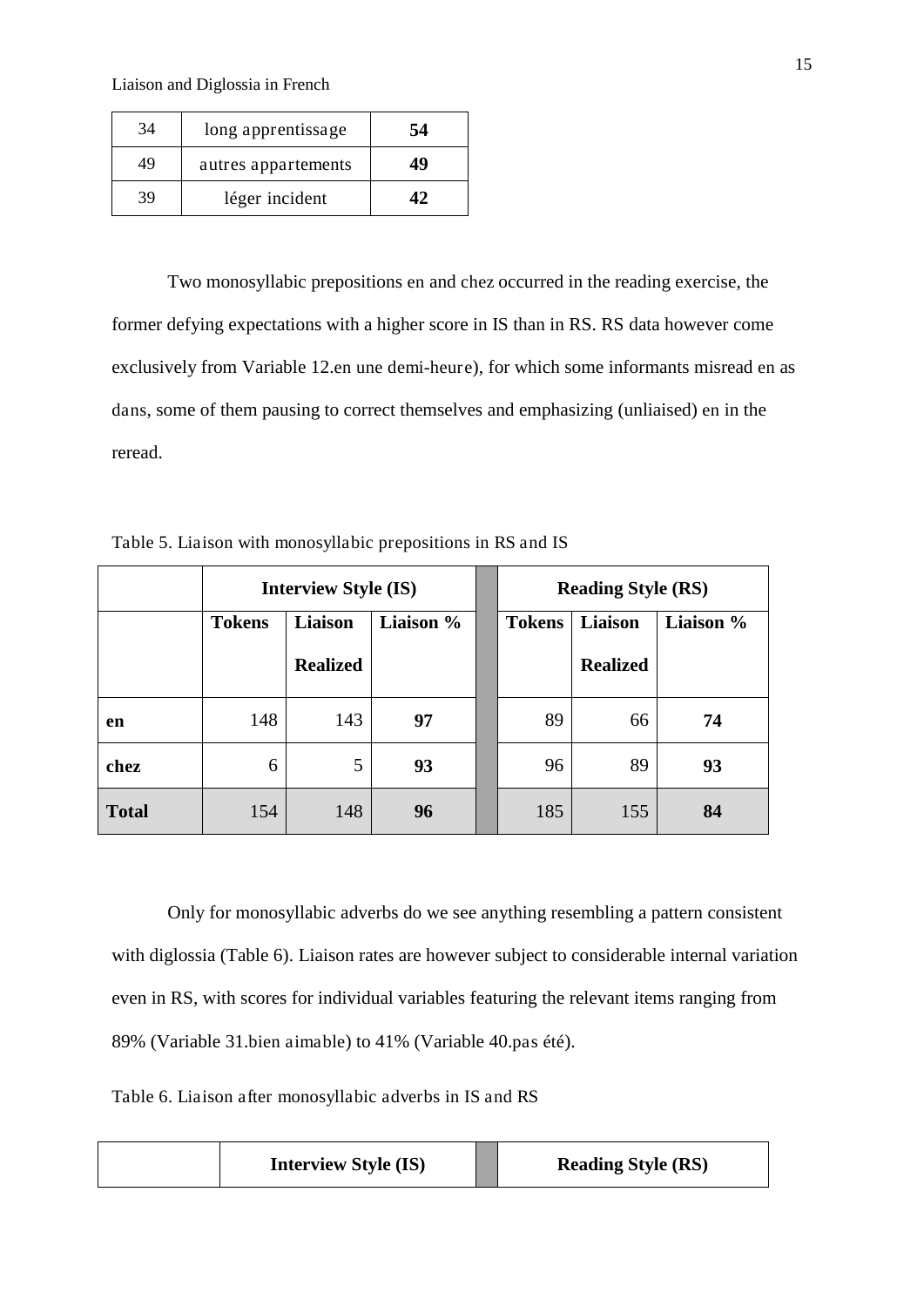-

|              | <b>Tokens</b> | Liaison         | Liaison          | <b>Tokens</b> | Liaison         | Liaison % |
|--------------|---------------|-----------------|------------------|---------------|-----------------|-----------|
|              |               | <b>Realized</b> | $\frac{0}{0}$    |               | <b>Realized</b> |           |
| pas          | 248           | 3               |                  | 188           | 74              | 39        |
| bien         | 38            | 7               | 18               | 97            | 83              | 86        |
| trop         | 20            | 3               | 15               | 210           | 141             | 67        |
| <b>Total</b> | 306           | 13              | $\boldsymbol{4}$ | 495           | 298             | 60        |

One might reasonably speculate that high RS liaison scores for Variables 31.bien aimable and 38.trop aimable (86%) stem from their familiarity to informants as set phrases, which favour liaison, but both bien and pas highlight the potential dangers of treating morphosyntactic categories, or even individual lexical items, as determiners of liaison frequency. In the case of bien aimable, for example, the adverb is closely bound to the following adjective which it qualifies, whereas in 'j'aimerais bien être institutrice' (from IS) it qualifies the preceding verb and the bond with the following word is accordingly looser. In all seven cases of liaison after bien in IS, the adverb qualifies a following adjective or past participle (only in one such case is no liaison realized); for the thirty remaining cases where no liaison occurred bien shows a stronger syntactic link with the preceding element. Similar remarks apply for pas, the near absence of liaised tokens for which, in IS at least, provides strong support for Laks and Peuvergne's claim that 'pas...présente, en temps apparent, une évolution brutale vers la non liaison'.<sup>26</sup>

Even in Delattre's obligatoire environments, liaison proves rather less than categorical, and offers no compelling evidence for the sharp H/L division predicted by the model: indeed in some cases the data appear to point in the 'wrong' direction. Delattre saw

<sup>&</sup>lt;sup>26</sup> Laks & Peuvergne, 'La liaison en français contemporain dans la parole publique', p.69.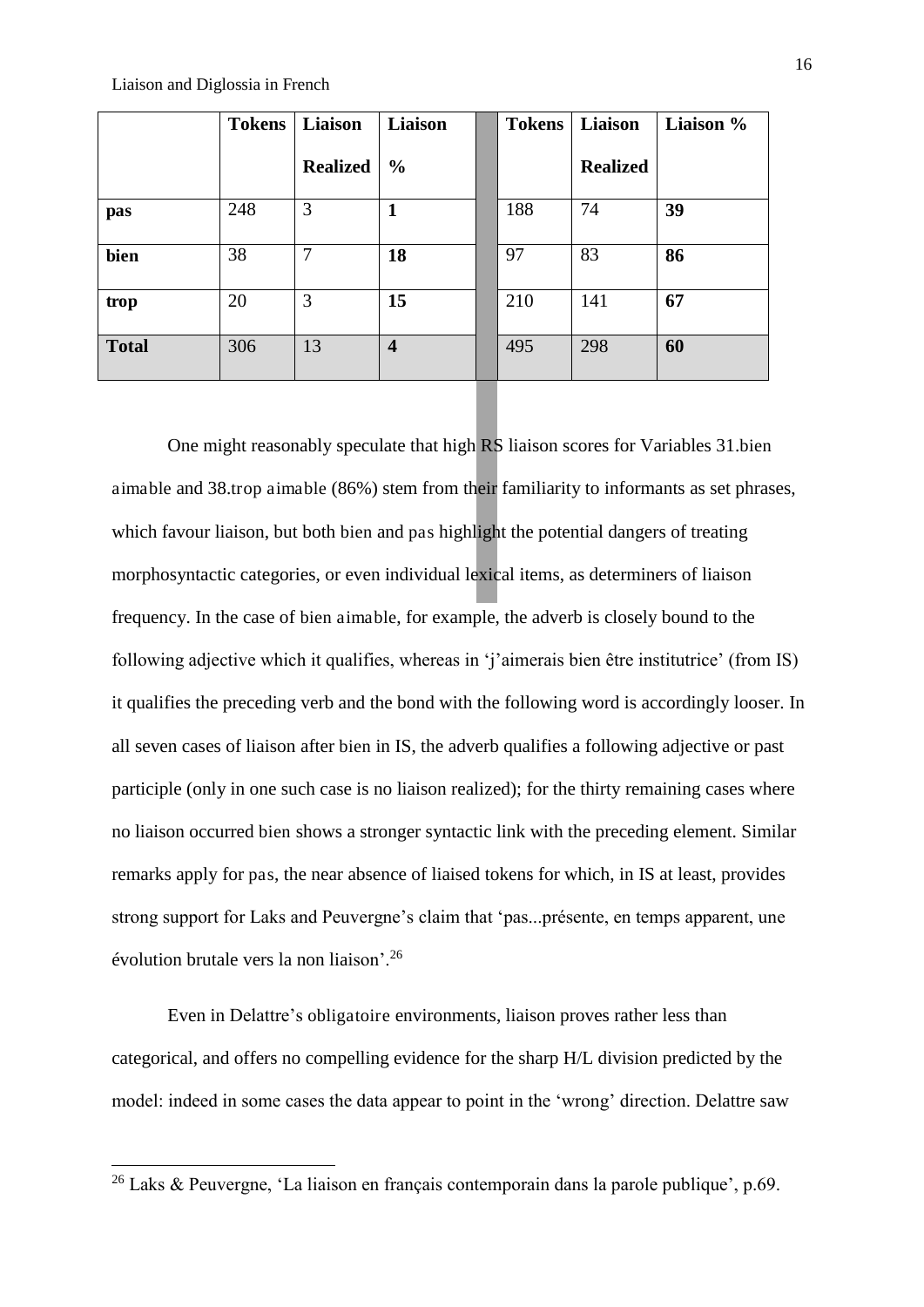his liaison facultative sites as most sensitive to style, however, and therefore most likely to show marked differentiation between IS and RS.

# Variable liaison

<u>.</u>

For sites classified by Delattre as facultative, liaison rates are again higher in RS than in IS, but they remain very low in both styles, with well over 80% of liaison consonants unrealized even in RS:

*Table 7. Delattre's* liaison facultative sites in IS and RS

|                        | <b>Total tokens</b> | <b>Liaison Realized</b> | Liaison % |
|------------------------|---------------------|-------------------------|-----------|
| <b>Interview Style</b> | 2469                | 216                     |           |
| <b>Reading Style</b>   | 3521                | 556                     | 16        |

Average frequency rates within RS broadly mirror Delattre's six-term hierarchy (see Table 1), our single category A très fréquente variable 33.*c'était un* scoring highest with 82%, well above the category B assez fréquente average of 22%, with the category F très rare post-infinitival environment (variables 6.aller aussi; 28.chanter en choeur and 37.aller à Marseille) showing the lowest average liaison rate overall (4%). Delattre focuses primarily on (a) plural nouns (b) verbs and (c) invariables (discussed above). Liaison rates after plural nouns (RS 11%; IS 3%) are slightly lower than the global figures for variable environments, and in line with Delattre's own expectations ('cette liaison va de peu fréquente à rare').**<sup>27</sup>** A detailed analysis is required, however, for the post-verbal context, for which he claims 'Cette catégorie de liaisons facultatives couvre toute la gamme de fréquences'. While overall liaison rates in this category broadly mirror the global figures (RS 21%; IS 6.0%), a breakdown by

 $27$  Quotations here from Delattre, 'La fréquence des liaisons facultatives en français', pp. 48-54.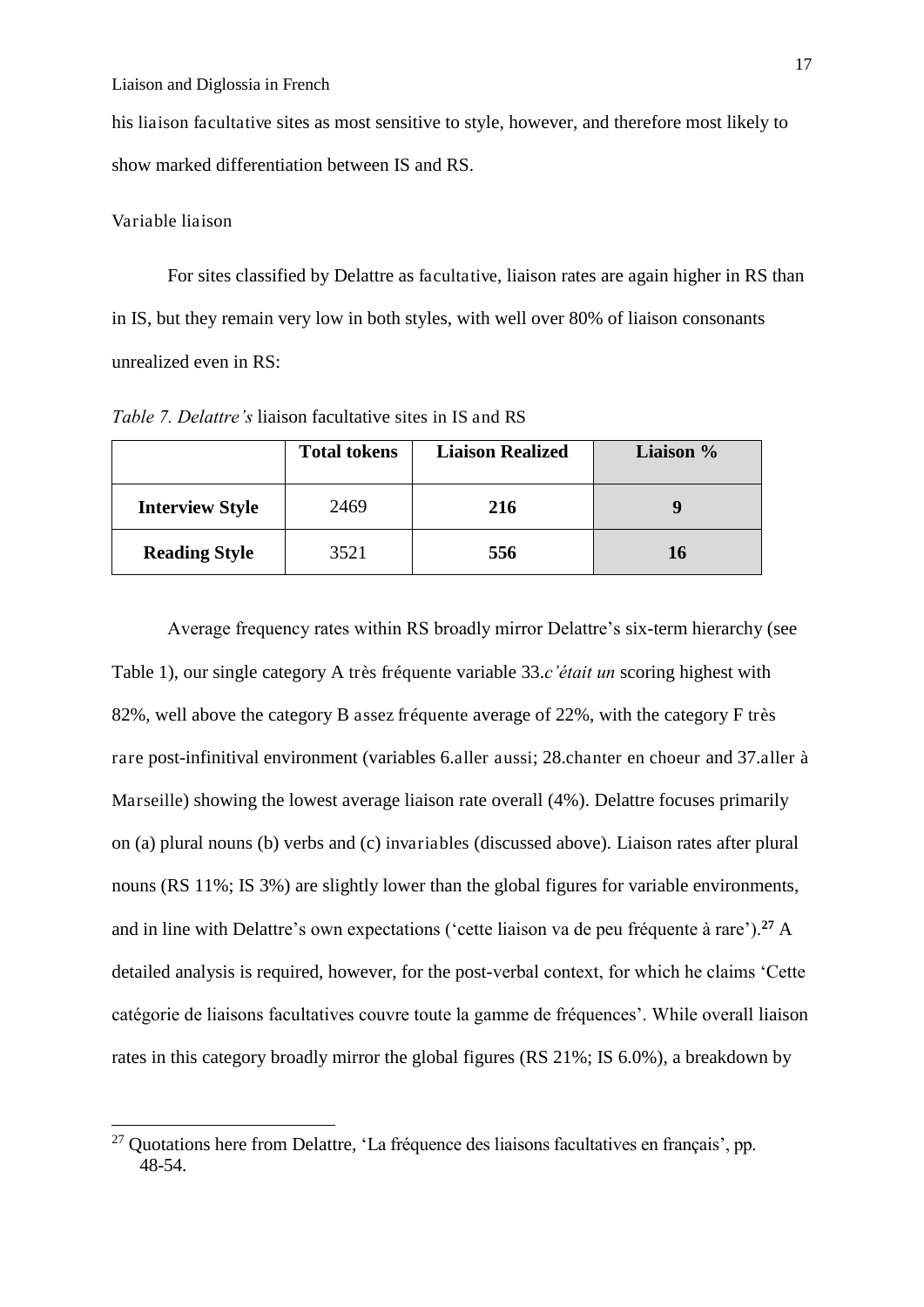the seven ordered sub-categories identified by Delattre reveals considerable internal

variation, as can be seen in Table 8:

|                         |                                             |                               | <b>Interview Style (IS)</b> |                            |                          | <b>Reading Style (RS)</b> |                            |                          |
|-------------------------|---------------------------------------------|-------------------------------|-----------------------------|----------------------------|--------------------------|---------------------------|----------------------------|--------------------------|
|                         | <b>Description</b>                          | Frequency<br>(see Table<br>1) | <b>Tokens</b>               | Liaison<br><b>Realized</b> | Liaison<br>$\frac{0}{0}$ | <b>Tokens</b>             | Liaison<br><b>Realized</b> | Liaison<br>$\frac{0}{0}$ |
| $\mathbf{1}$            | <b>Impersonal</b><br>être                   | très<br>fréquente             | 531                         | 44                         | 8                        | 90                        | 73                         | 81                       |
| $\overline{2}$          | $Verb + past$<br>participle or<br>adjective | assez<br>fréquente            | 164                         | 25                         | 15                       | 93                        | 67                         | 72                       |
| $\mathbf{3}$            | $Verb +$<br><b>Adverb</b>                   | assez<br>fréquente            | 80                          | $\overline{0}$             | $\boldsymbol{0}$         | 366                       | 25                         | $\boldsymbol{7}$         |
| $\overline{\mathbf{4}}$ | $Verb +$<br>complement                      | mi-<br>fréquente              | 715                         | 33                         | 5                        | 676                       | 98                         | 14                       |
| 5                       | <b>Plural past</b><br>participle +          | rare                          | $\overline{7}$              | $\boldsymbol{0}$           | $\boldsymbol{0}$         | ND                        | ND                         |                          |
| 6                       | <b>Singular past</b><br>participle +        | très rare                     | 17                          | 3                          | 18                       | ND                        | $\rm ND$                   |                          |
| $\overline{7}$          | <b>Infinitive -er</b><br>$\ddag$            | très rare                     | 227                         | $\mathbf{1}$               | 0.4                      | 272                       | 12                         | $\overline{4}$           |

# Table 8. Post-verbal liaison in RS and IS

**ND: No data**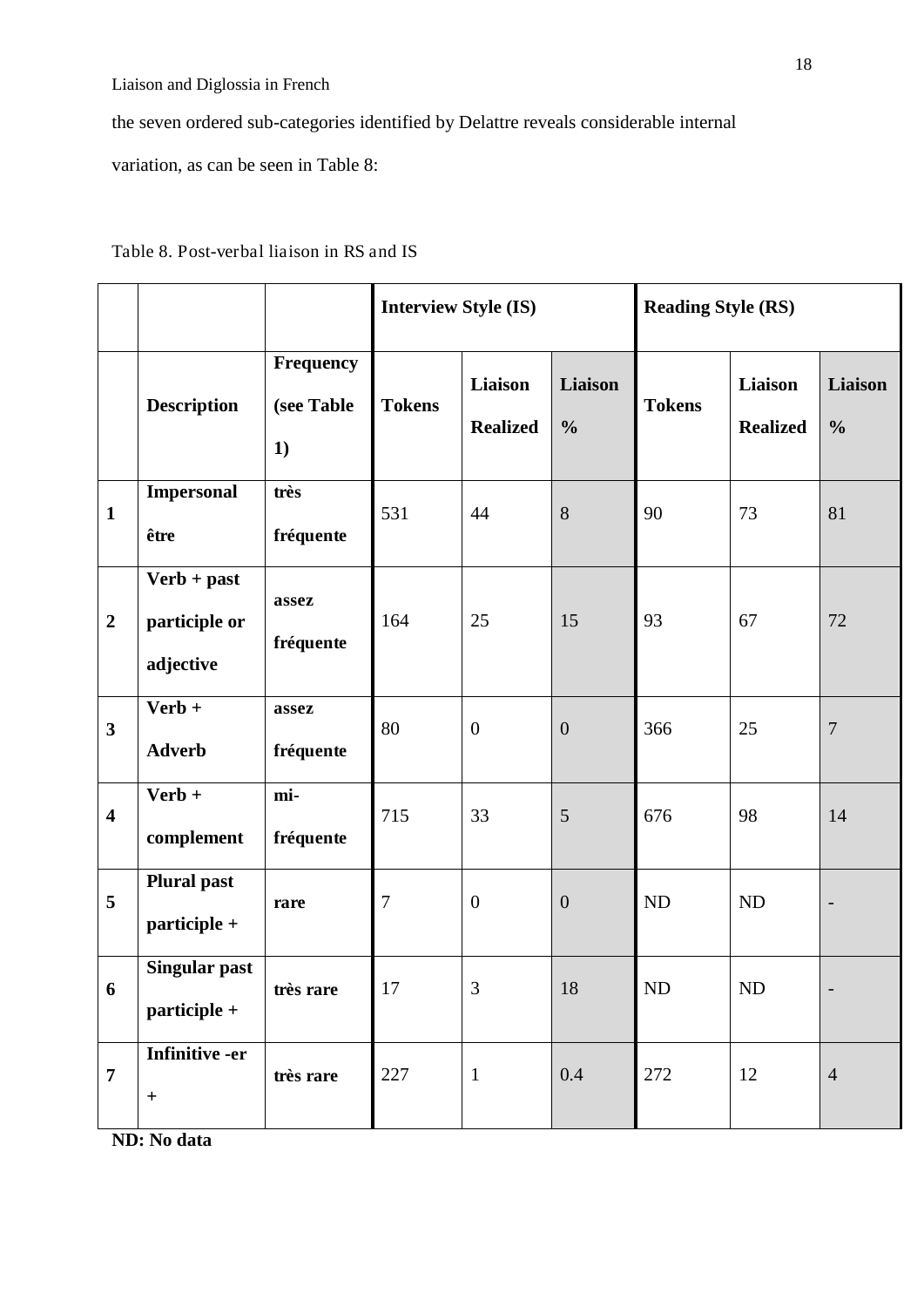The general pattern observed is one of low scores in RS, and single-figure or negligible ones in IS; only for subcategories 1 and 2 do we see evidence of sharp differentiation between IS and RS. Our data for subcategory 2 are unfortunately limited to Variable 25.sommes allés, which was specifically selected as a less common spoken language form (frequently replaced by (on) est allé in conversational French: the single occurrence of sommes in IS was liaised – incorrectly – in sommes [st] arrivés), and offers a poor basis for comparison.**<sup>28</sup>** But an interesting pattern emerges for subcategory 1, broken down further in Table 9 below.

| <b>Variable Sequence</b> |                | <b>Interview Style (IS)</b> |                 |                | <b>Reading Style (RS)</b> |                 |                |  |
|--------------------------|----------------|-----------------------------|-----------------|----------------|---------------------------|-----------------|----------------|--|
|                          |                | <b>Tokens</b>               | Liaison         | <b>Liaison</b> | <b>Tokens</b>             | Liaison         | <b>Liaison</b> |  |
|                          |                |                             | <b>Realized</b> | $\frac{0}{0}$  |                           | <b>Realized</b> | $\frac{0}{0}$  |  |
|                          | $c'$ était +   | 34                          | $\theta$        | $\overline{0}$ | 74                        | 58              | 78             |  |
| 33                       | $c$ 'est+      | 495                         | 43              | 9              | 16                        | 15              | 94             |  |
|                          | $c$ 'est+un(e) | 249                         | 24              | 10             | 16                        | 15              | 94             |  |

Table 9. Liaison with impersonal être in RS and IS

<u>.</u>

 Here a clear majority of informants (78%) who read Variable 33.*c'était un* correctly liaised; a further sixteen informants misread this variable as *c'est un*, all but one of whom also inserted the liaison consonant  $/t$ . These high RS scores stand in stark contrast to the

<sup>&</sup>lt;sup>28</sup> The relatively high score of 18% for category 6 in IS resulted from two occurrences of the set phrase 'mis à part', both liaised, from the same informant, and an unexpected velours in 'je suis né  $[z]$  en Belgique' from another.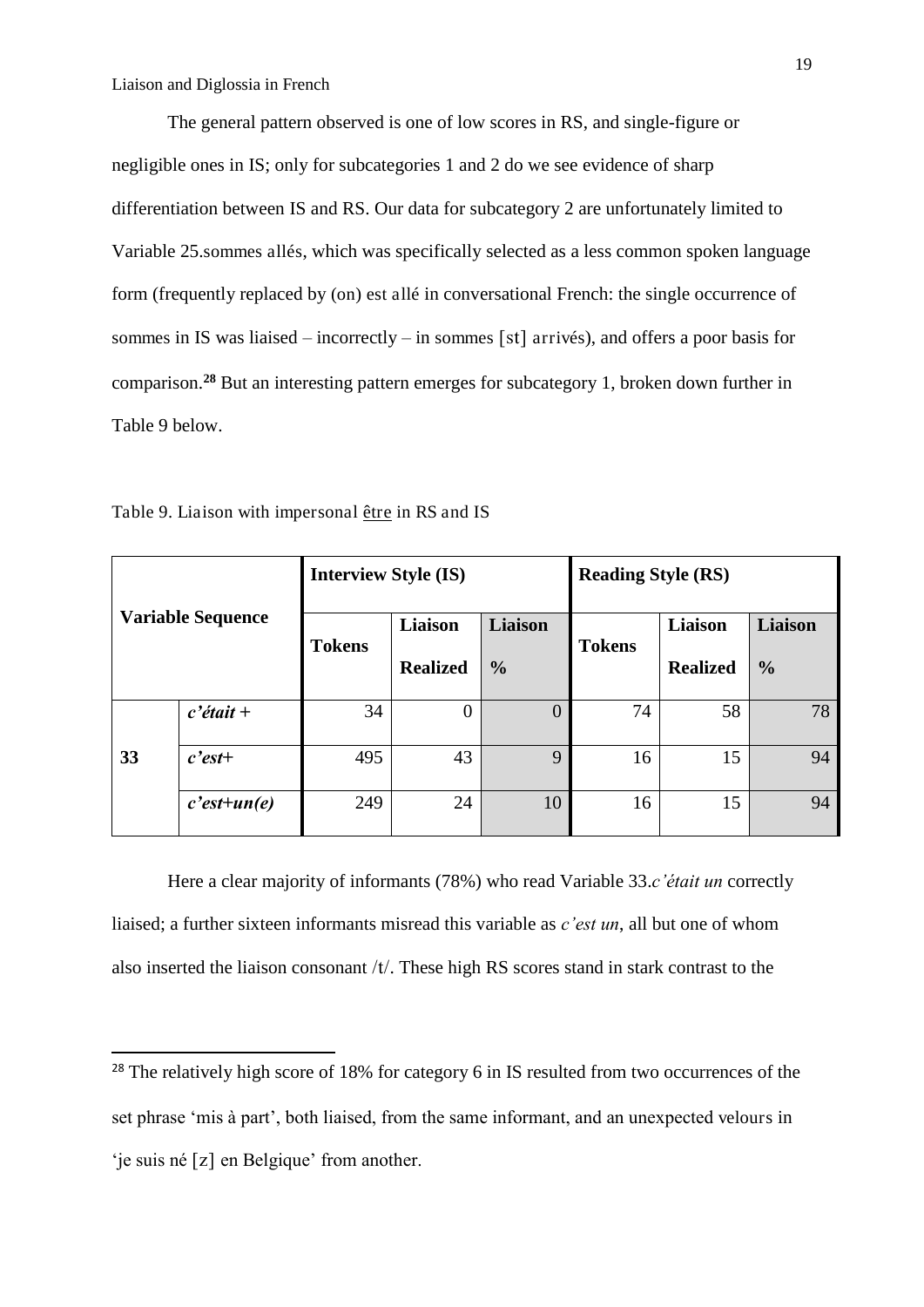corresponding figures for IS (0% and 9%), offering the strongest evidence we have found for a sharp style differentiation consistent with the diglossic model. Data for these highfrequency demonstratives and for third-person être forms are not however in line with Delattre's facultative category more generally. No categories of variable liaison prove common in IS, in spite of an experimental protocol which appeared to favour more formal usage, and liaison rates even in scripted RS are also meagre for the most part. Moreover, there is some evidence that our informants were not merely failing to use the prestige variants in RS, but were in fact actively avoiding them.

 Perhaps because the high concentration of variable liaison sites made the sentences difficult to read, informants frequently stumbled when reading sequences where liaison was possible. In all, sixty-three of the ninety-six informants read one or more sequences involving a potential liaison consonant for a second time, producing a total of 120 rereadings, as summarized in Table 10 below.**<sup>29</sup>**

Table 10. Rereadings of RS liaison sequences

|                          |                  | <b>First reading</b> |      |                  |  |  |
|--------------------------|------------------|----------------------|------|------------------|--|--|
|                          |                  | <b>Correct</b>       | Zero | <b>Incorrect</b> |  |  |
|                          | <b>Correct</b>   | 24                   | 16   | 15               |  |  |
| <b>Second</b><br>reading | Zero             |                      | 33   | 16               |  |  |
|                          | <b>Incorrect</b> |                      |      |                  |  |  |

\*3 changes; 4 repetitions

-

<sup>&</sup>lt;sup>29</sup> For Variable 24.attend-on? we accepted  $\lceil t \rceil$  but not  $\lceil d \rceil$  as the prescriptively correct liaison consonant, on the grounds of a potential contrast with attendons. There was one instance of a correct > incorrect rereading ([t] > [d]), two incorrect > correct rereadings ([d] > [t]), and a further three where the incorrect consonant was repeated  $([d] > [d])$ .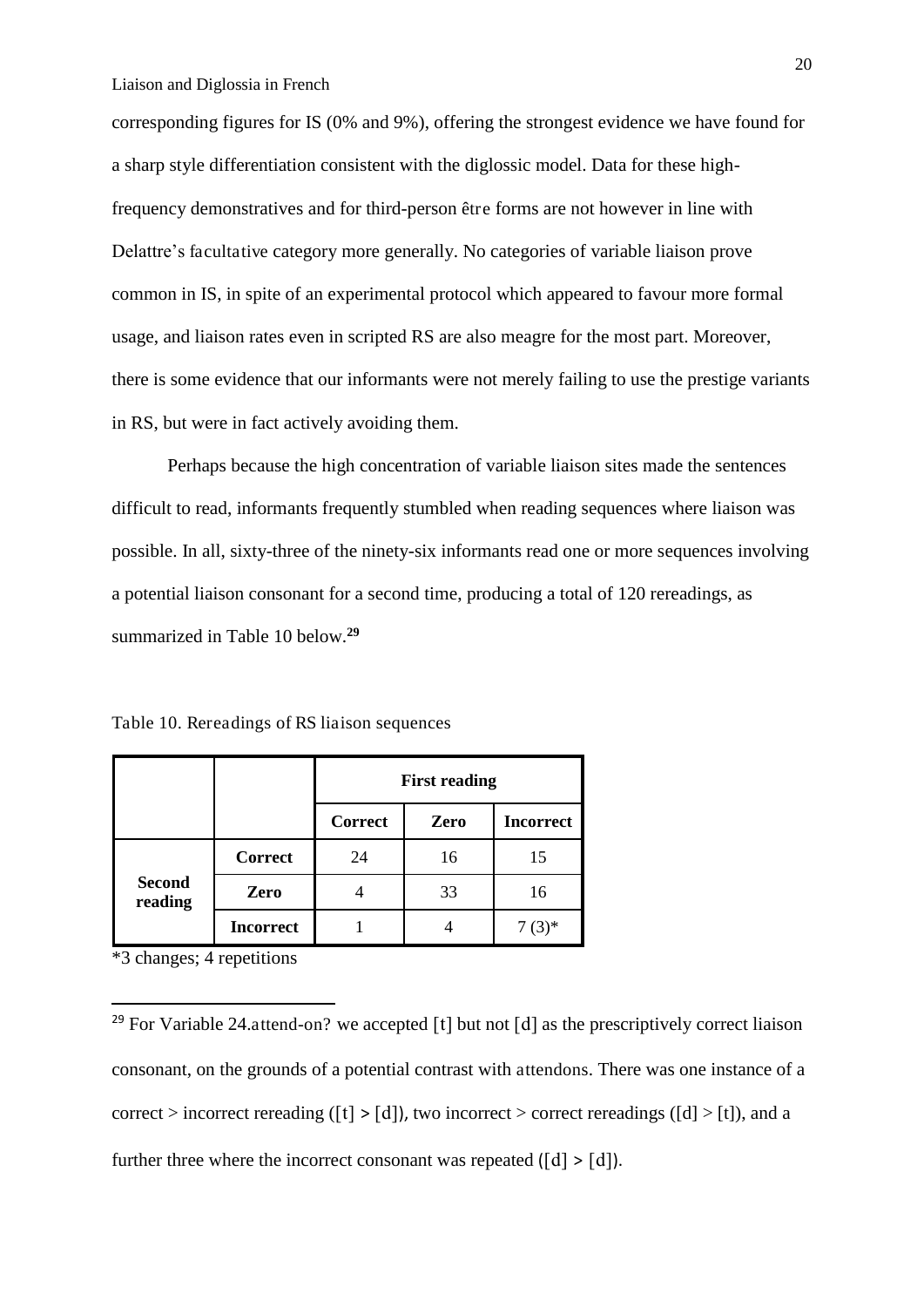Although not in this case elicited directly by the researcher, these rereadings are analogous to the repetitions of fourth floor in William Labov's famous New York department store survey,<sup>30</sup> where the additional focus prompted greater use of the prestige  $\langle r \rangle$  variant in non-prevocalic position. Surprisingly, no such pattern is evident here. For the twenty-nine cases in which the prescriptively correct liaison consonant was selected on first reading, informants generally repeated their first choice (twenty-four tokens), opting for zero in four cases and a different consonant on one occasion. But where zero or an incorrect consonant was selected on first reading, informants were more likely to choose zero (thirty-three and sixteen tokens respectively) than the correct consonant (sixteen and fifteen tokens) on second reading. In a further eleven cases, the same or a different incorrect consonant was selected on second reading, meaning that in only around a third of possible cases  $(31/91 = 34%)$  did rereading actually produce a change in favour of a prescriptively correct liaison consonant.

The failure of prestige forms to appear in precisely the context where one would most expect to find them demands explanation. We will suggest below that the relative paucity of liaison forms in our data may in fact have been an artifact of the very experimental methodology designed to elicit them in the first place. But to understand the behaviour of our own rather reluctant liaison users, it is helpful first to consider a very different category of speakers, for whom previous studies have consistently reported high incidence of liaison.

Interlude: professionnels de la parole publique

-

<sup>30</sup> Labov, The Social Stratification of English in New York City, pp. 40-57.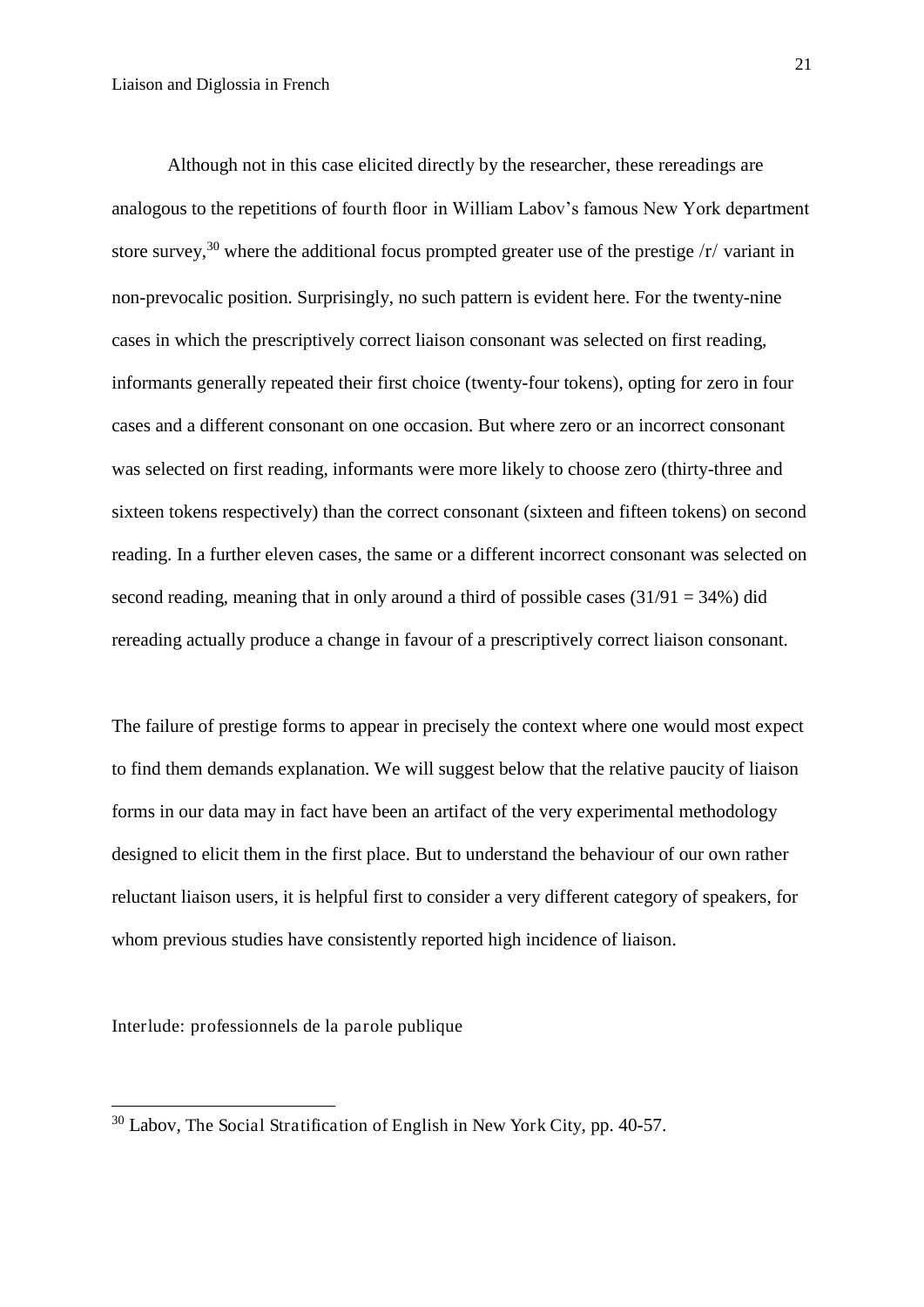<u>.</u>

 A number of studies have concluded that individuals for whom speaking in public is an essential part of their profession – those whom Pierre Encrevé has labelled professionnels de la parole publique<sup>31</sup> – realize a significantly greater number of liaisons than those with no such occupational requirement. John Ågren's early study of liaison in broadcast media examined conversational speech taken from 134 twenty-minute editions of the radio programmes Tribune de Paris and Club des Jeunes from 1960-61, featuring mostly journalists, writers and politicians.<sup>32</sup> Variable liaison rates here were found to be high – 97% after est, for example – but Ågren offers no breakdown by individual speaker or sub-group within his sample. Politicians, for whom public speaking is not merely a professional requirement but a matter of public record, have attracted particular scholarly interest.<sup>33</sup> Encrevé's findings for twenty-one high-profile French politicians active between 1978 and 1981 show an average liaison rate across a range of speech situations which, at 48.6%, is considerably higher than our own. This figure masks considerable variation between

- $32$  John Ågren, Étude sur quelques liaisons facultatives dans le français de conversation radiophonique : Fréquences et facteurs (Uppsala: Acta Universitatis Upsaliensis, 1973), p.2.
- $33$  See Encrevé, La Liaison avec et sans enchaînement; Bernard Laks (2009) 'Les hommes politiques français et la liaison (1908-1999)', in *Le français d'un continent à l'autre.*  Mélanges offerts à Yves-Charles Morin, ed. by Luc Baronian and France Martineau (Quebec: Presses de l'Université de Laval, 2009), pp. 237-69.

<sup>&</sup>lt;sup>31</sup> Pierre Encrevé, La Liaison avec et sans enchaînement: phonologie tridimensionnelle et usages du français (Paris: Seuil, 1988), p.55.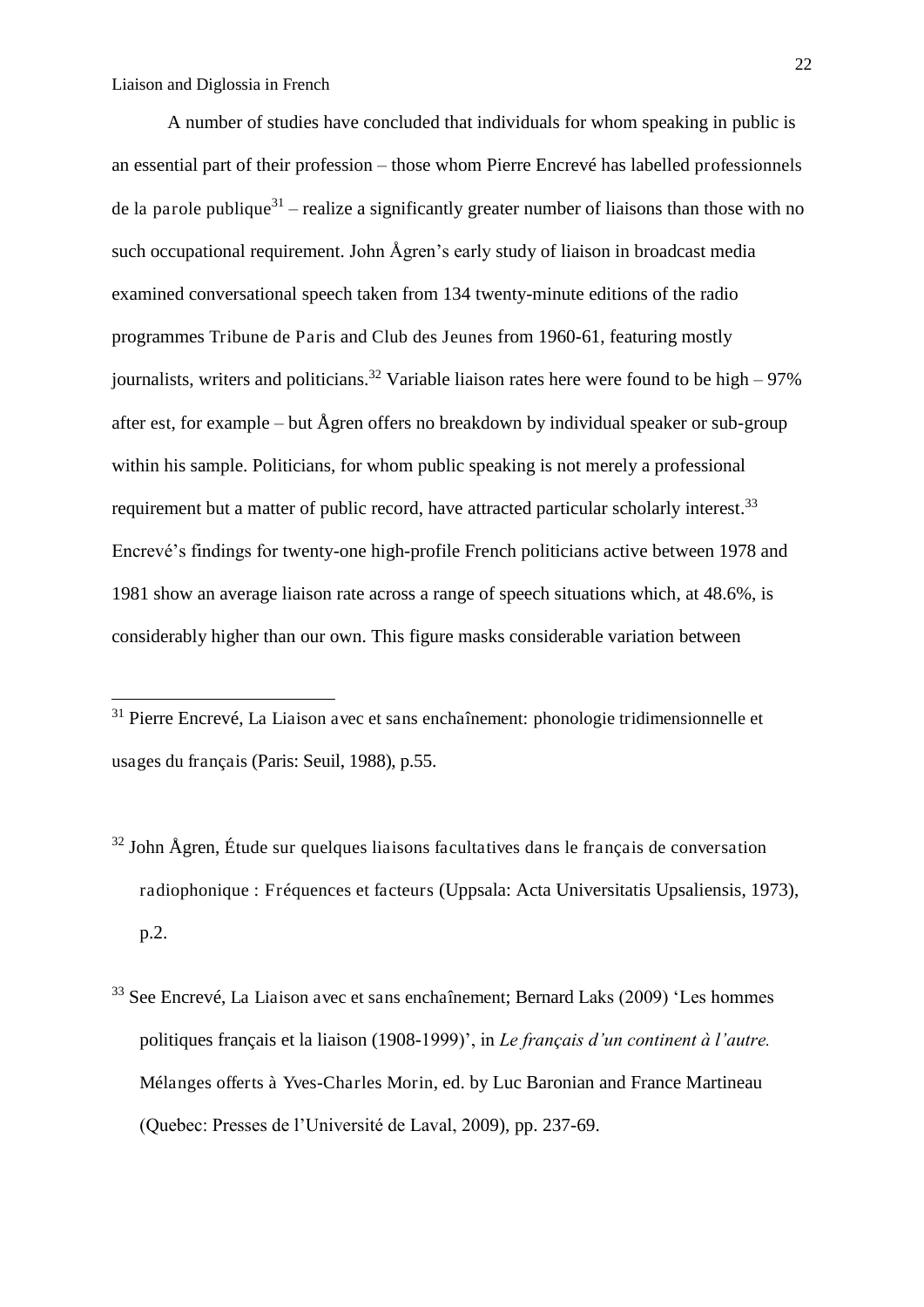individuals, with scores ranging from 18.8% (for Parti Communiste leader Georges Marchais) to 66.7% (for former diplomat, Academician and Justice Minister Alain Peyrefitte). Liaison rates for speeches were found to be noticeably higher than those for debates or interviews, a finding echoed by Laks and Peuvergne<sup>34</sup> for their own corpus of forty-one prominent figures active between 1999 and 2015. Encrevé also alludes briefly to newsreaders and notes the growing importance of what was then a relatively innovative style he labels 'style faussement parlé',  $35$  in which the scripted nature of speech is disguised through use of autocue. However, in spite of a blurring of the boundary between scripted and spontaneous speech, and moves in recent years towards a more informal style of presentation in which, for example, the viewers are directly addressed in their living rooms ('Madame, Monsieur, bonsoir. Les titres de ce journal de vingt heures...'), newsreaders continue to use a wide range of variable liaisons, <sup>36</sup> including those classified by Delattre as 'très rares', for example after infinitives ending in -er,  $37$  to a significantly higher degree than do most

<sup>35</sup> La Liaison avec et sans enchaînement, p.262.

-

<sup>36</sup> Sentences 1 and 2 from the reading exercise (see Appendix), for example, were taken from a contemporary TF1 news bulletin in which the following liaisons (Variables 1-4) had been realized: subit  $[t]$  une; pays  $[z]$  européens; Sachez  $[z]$  encore; occupent  $[t]$  actuellement. The highest RS liaison score registered among these variables was 17%, for Variable 3 Sachez encore.

<sup>37</sup> There may, however, be a change in progress. Elissa Pustka, Marc Chalier, and Luise Jansen find no liaison in any of the fifty-nine -er infinitive contexts in their corpus of data from journalists reading news: see Elissa Pustka, Marc Chalier, and Luise Jansen, 'À la

<sup>&</sup>lt;sup>34</sup> Laks and Peuvergne, 'La liaison en français contemporain dans la parole publique (1999-2015)' p.67.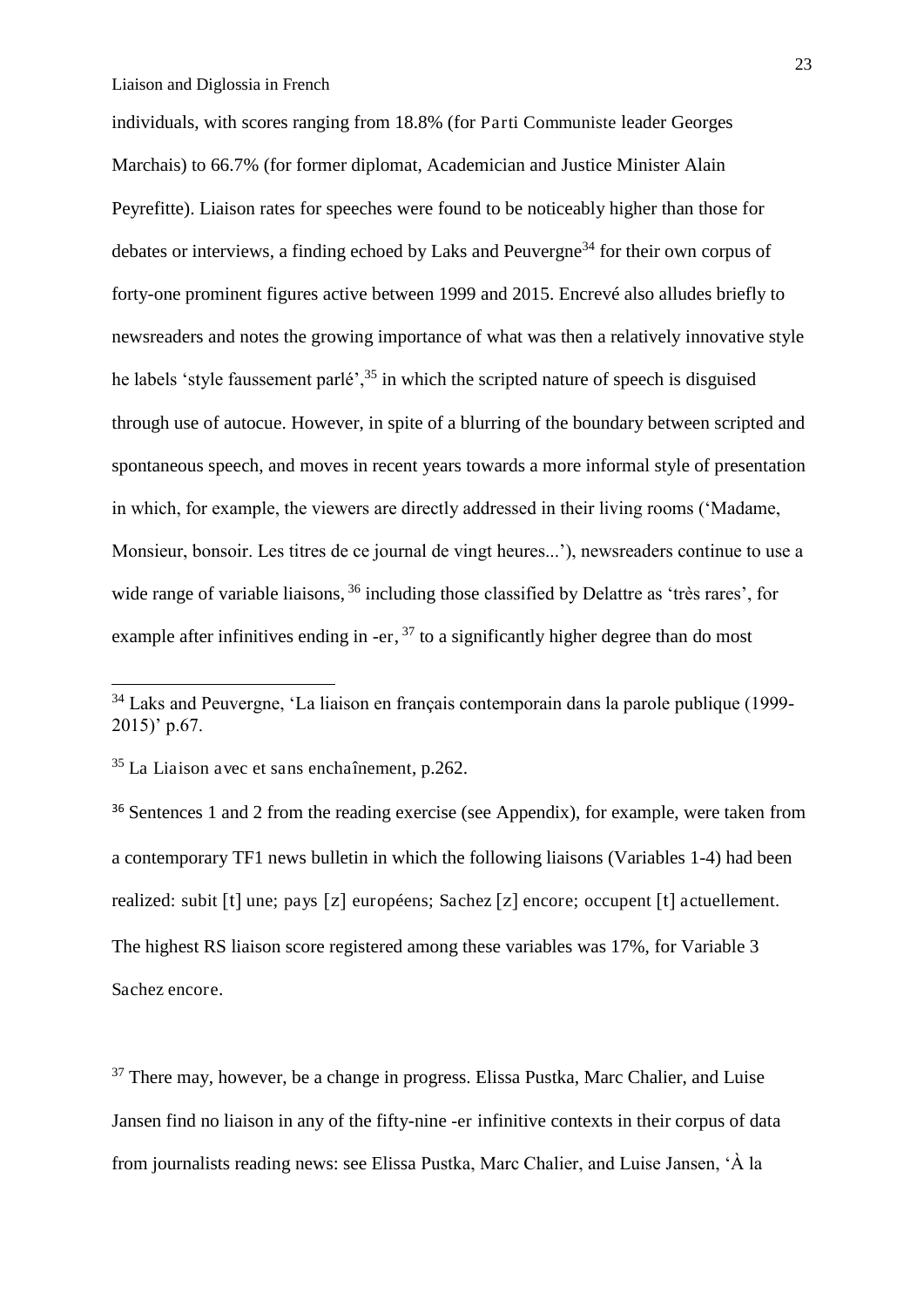speakers in spontaneous speech. Data from television and radio journalists in three different speech styles, analysed by Elissa Pustka, Marc Chalier and Luise Jansen suggest higher rates for these speakers after est and in plural noun + adjective contexts when reading the news than in a guided interview.<sup>38</sup> Pustka has also examined liaison use in audiobooks, often read by actors,<sup>39</sup> and found not only significantly higher rates of occurrence than in spontaneous speech, but also a high number of liaisons which she qualifies as erratiques, notably after singular nouns (for example un instant  $[t]$  encore) or second person present verb forms (Tu es à Paris?). The term erratique has been borrowed from Encrevé as a non-prescriptive equivalent for Delattre's interdite, but Pustka stresses that this phenomenon is far from haphazard or unsystematic in her data, as the term would suggest: liaison occurs frequently after singular nouns but never, for example, after et. Delattre makes no specific mention of 2<sup>nd</sup> person verb forms, but his position on liaison after singular nouns is in fact nuanced: it is presented in his Tableau détaillé as 'interdite',  $40$  but in a later article<sup>41</sup> liaison after singular

recherche d'une norme de prononciation: le modèle des présentateurs de télévision', Journal of French Language Studies, 27 (2017), 101-15. They describe this finding as 'une surprise'.

<sup>38</sup> Pustka, Chalier and Jansen, ibid.

<u>.</u>

<sup>40</sup> 'La liaison en français, tendances et classification', pp. 43-48.

<sup>41</sup> 'La fréquence des liaisons facultatives en français'.

<sup>39</sup> Elissa Pustka 'L'écrit avant l'écriture: la liaison dans les livres audio pour enfants', Journal of French Language Studies, 27 (2017), 187-214.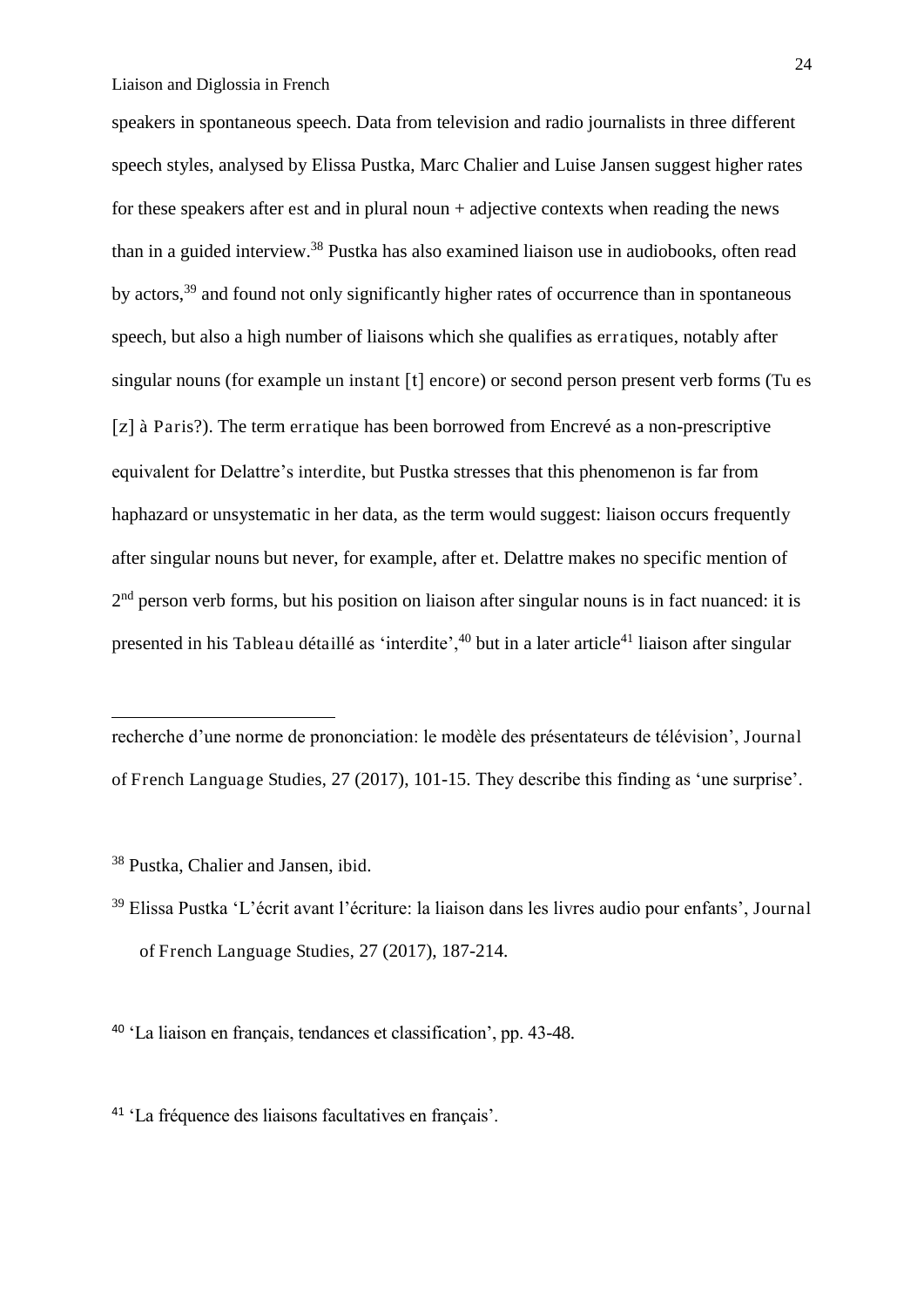-

nouns ending in  $\leq s \geq 0$   $\leq t \geq$  is described as 'très rare' outside of poetry recital, and is absolutely ruled out only after final  $\langle n \rangle$  in this context.

 For a final example, we turn to a professionnel de la parole publique of a very different kind. Renaud Séchan ('Renaud'), has enjoyed considerable chart success since the 1970s with songs famous for witty lyrics, and liberal use of informal or vulgar lexicon. His 1986 hit Miss Maggie, a tongue-in-cheek paean of praise to all of womankind (except for the then British Prime Minister Margaret Thatcher), has been chosen as a good example of the singer's earthy humour ('Je me changerai en chien, si je peux rester sur la Terre/Et comme réverbère quotidien, je m'offrirai Madame Thatcher').<sup>42</sup> Its lexicon is pitched strongly at the most informal end of the spectrum, using items (putain, boudins, queue, pisse, cons, pauvres tarés, gonzesses) which would be classified as R1 or R1\* in Malcolm Offord's model, the least formal styles in which, inter alia, variable liaison is not used at all.<sup>43</sup> The song, however, confounds Offord's predictions in respect of liaison: in eight of thirteen possible contexts a liaison consonant is realized. Two of these occur after est (*n'est* [t] assez minable; *n'est* [t] assez vulgaire), a context described as 'très fréquente' by Delattre. The liaison consonant is realized in one of five possible cases after a plural noun (Palestiniens  $[z]$  et Arméniens), a context seen to range from 'peu fréquente' to 'rare', and in three of four contexts involving pas (three instances of pas [z] une femme; no liaison with pas  $\emptyset$  aussi con que), which is classified by Delattre as 'mi-fréquente'. But perhaps most surprising are two

<sup>42</sup> For lyrics, see [http://paroles2chansons.lemonde.fr/paroles-renaud/paroles-miss-maggie.html,](http://paroles2chansons.lemonde.fr/paroles-renaud/paroles-miss-maggie.html) accessed 2.8.2017.

<sup>43</sup> Malcolm Offord, Varieties of Contemporary French (London; Basingstoke: Macmillan, 1990), p. 123.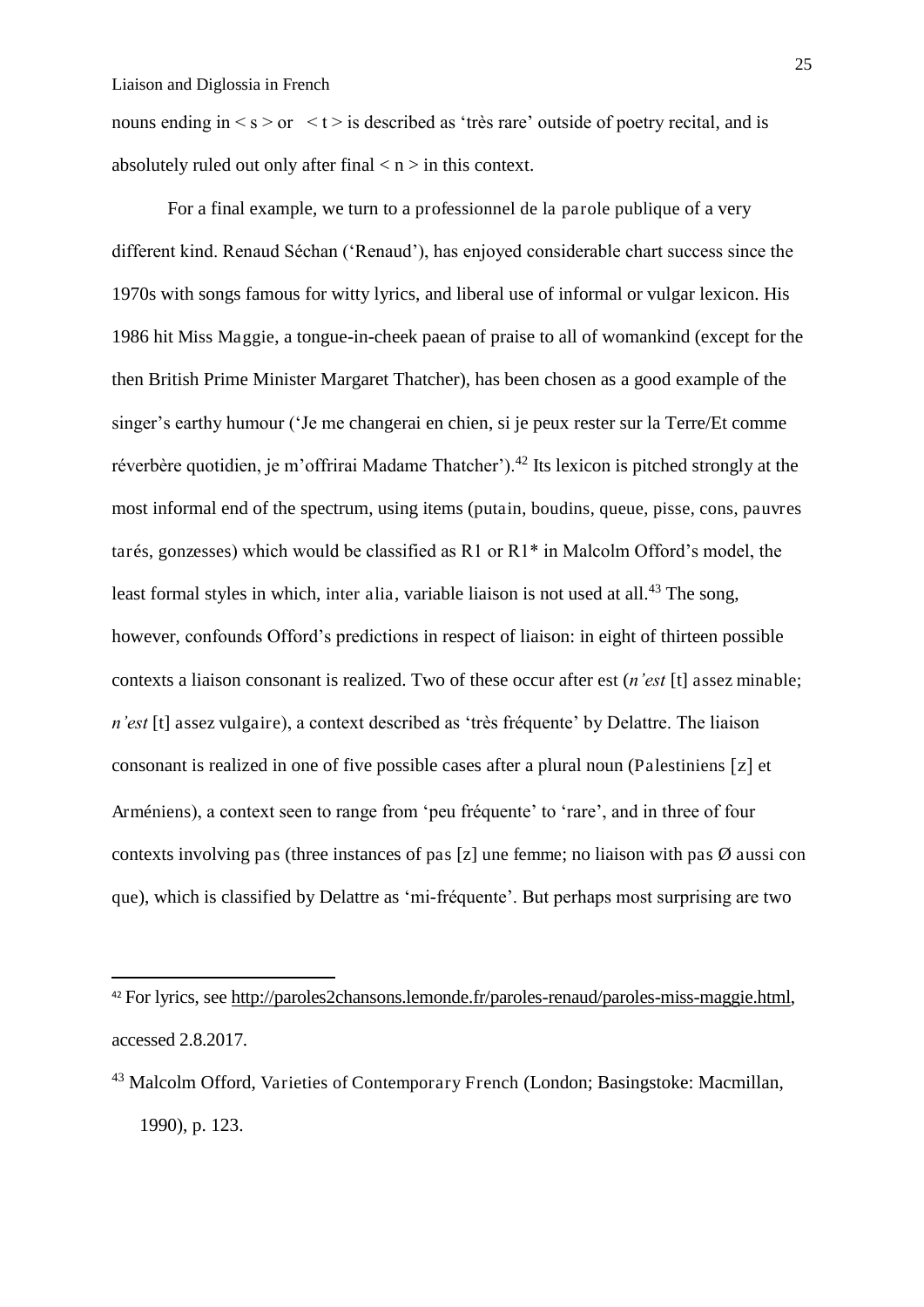liaisons after -er infinitives (*Pour l'employer* [ʁ] à tour de bras/ Pour astiquer [ʁ] un revolver), an environment described as 'très rare' by Delattre and 'extrêmement rare' by Laks and Peuvergne. It is, of course, as Peter Trudgill demonstrates,<sup>44</sup> not unknown for pop singers to target a style in singing which differs greatly from their normal interview style. But nonetheless the use of variable liaison in this case raises important questions. Firstly, if variable liaison is simply a stylistic convention applied in singing, perhaps to avoid hiatus, then why is its use here inconsistent? And more puzzlingly, why do the rarest and most marked formal liaisons occur alongside highly informal or vulgar lexical selections? From the perspective of the diglossia model, we are faced with a bewildering juxtaposition of FCT and FD elements. What light, then, might the usage of professionnels de la parole publique shed on that of our own speakers?

# Conclusions

-

We set out in this paper to test the diglossia hypothesis by comparing liaison usage in one context designed to elicit putative H forms (RS), and another where L forms would be expected (IS). We accordingly expected high variable liaison rates in RS and low ones in IS. Certainly the second part of the hypothesis has been borne out: even an interview setting which slightly favoured formal usage elicited few variable liaison forms as defined by Delattre, and liaison proved less than categorical even in supposedly 'obligatory' sequences. While scores in RS were certainly higher, we saw little evidence of sharp differentiation except after *c'était* and *c'est*. There was, moreover, some evidence of avoidance of prestige

<sup>44</sup> 'Acts of Conflicting Identity: The Sociolinguistics of British Pop-song Pronunciation', in Peter Trudgill, On Dialect: Social and Geographical Perspectives (Oxford & New York: Basil Blackwell and New York University Press, 1983), pp. 141-60.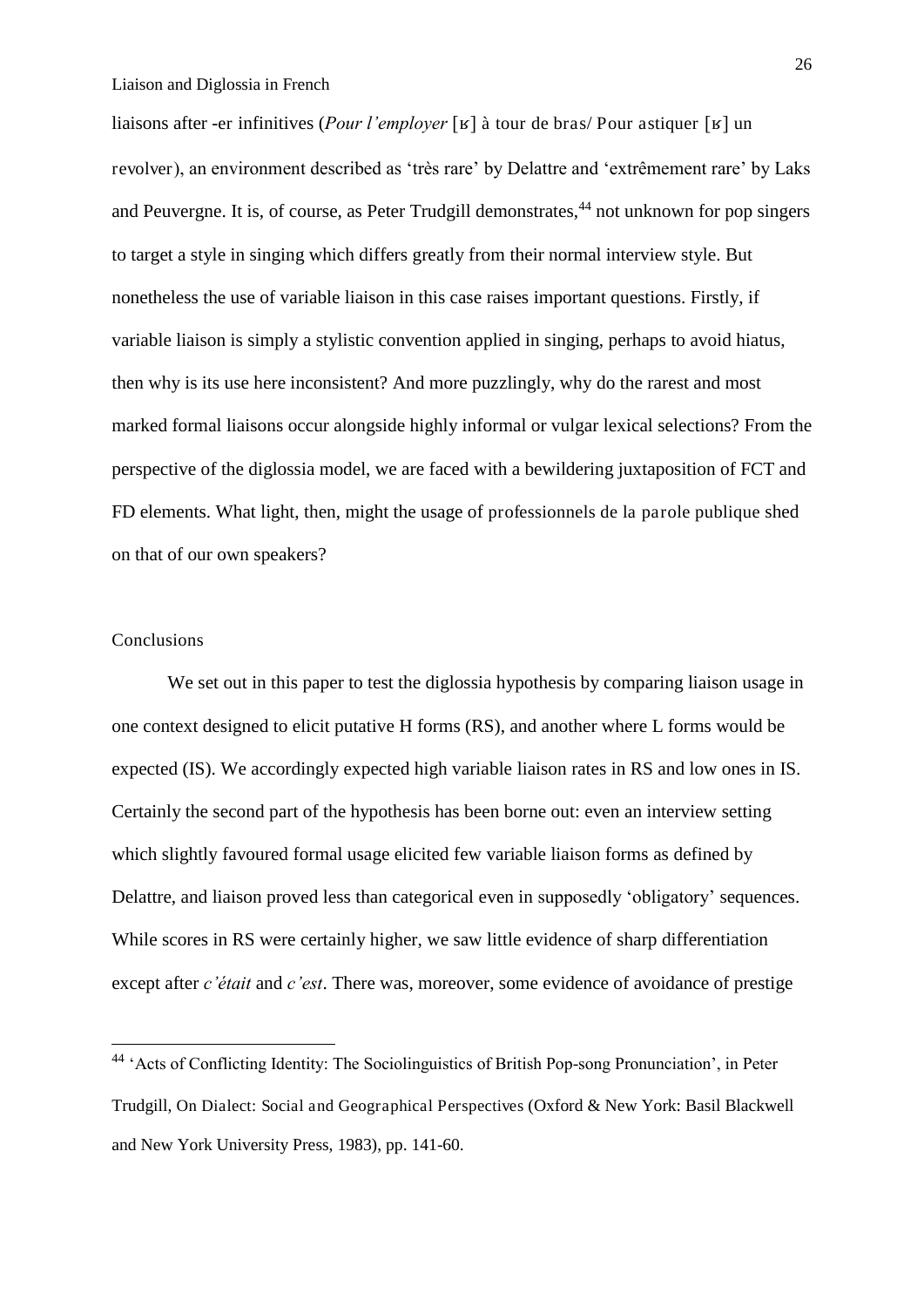<u>.</u>

forms in RS, and of style shifting in the 'wrong' direction. One might therefore be tempted to conclude that the bulk of our data is in fact consistent with inherent variability within a single variety, rather than variation between two macrovariants H and L as in a diglossic model. Nonetheless, the diglossia hypothesis still cannot entirely be ruled out. While truly invariable liaisons such as determiner + noun sequences (for example les  $[z]$  amis) form part of mothertongue competence, variable liaison might be seen as part of competence in H which has to be formally learned,<sup>45</sup> as Ferguson suggests. Negligible scores in IS would then not be unexpected, and low scores in RS would simply reflect the fact that H norms have not been properly mastered. Support for this view might be found in high observed rates of pataquès (or 'false' liaison) for some variables in RS (30% for example for Variable 34.long  $[z]/[t]$ apprentissage; 13% for Variable 38.trop  $\lceil z \rceil / \lceil t \rceil$  aimable), and perhaps also in evidence of speakers 'correcting' towards non-liaison when rereading (see Table 10). Non-occurrence would be consistent both with a 'strategy of neutrality'<sup>46</sup> in the face of a complex norm,<sup>47</sup> and with longer-term H to L language shift which Ferguson's diglossia model predicts: $48$  indeed,

<sup>45</sup> In fact, relatively little is known about acquisition of variable liaison. See Pustka 'L'écrit avant l'écriture', p.187.

<sup>46</sup> Carol Myers-Scotton, 'Strategies of Neutrality: Language Choice in Uncertain Situations', Language, 52 (1976), 919-41.

<sup>47</sup> Pierre Fouché's Traité de Prononciation Française (Paris: Klincksieck, 1956) for example devotes 33 pages to liaison alone.

<sup>48</sup> See Alan Hudson, 'Outline of a theory of diglossia', International Journal of the Sociology of Language 157 (2002), 1-48.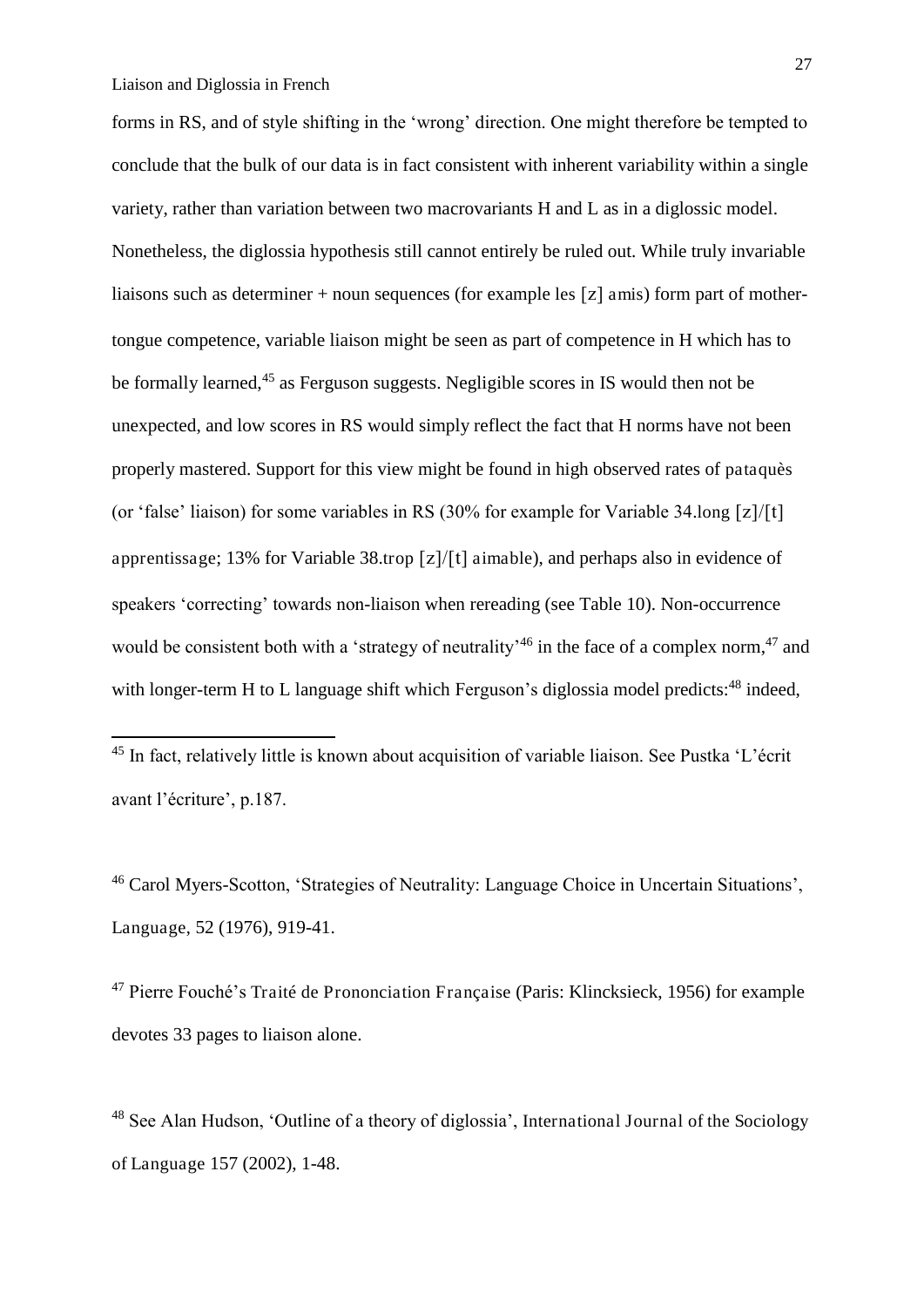-

any difference, however small, between RS and IS could plausibly be explained in terms of a diglossic model with  $H > L$  leakage. Experimental manipulation of the style dimension succeeded only in yielding data which for the most part lend themselves to two conflicting interpretations. Once again the diglossia model has proven untestable, the criterion of intraclausal co-occurrence having fared no better, as we saw above. The debate between proand anti-diglossia camps for French can often appear theological to outsiders, and is not (or at least not yet?) one which can be resolved empirically. But even if the diglossic model cannot be ruled out entirely, we have seen that it offers a poor fit for our data in many respects.

Liaison and style in the media age: towards a new model?

If findings from our own data were confusing and contradictory in some respects, the brief survey above of professionnels de la parole publique appeared only to muddy the waters further. On the one hand, we found high (if, apparently, falling) rates of liaison among political figures,<sup>49</sup> notably when the discourse is overtly scripted, as in set-piece political speeches. Readers of audiobooks were also found to use liaison forms which were rare to the point of non-existence in conversational speech. High liaison rates were evident among newsreaders, even when the scripted nature of discourse is masked through autocue, and in

<sup>49</sup> Laks and Peuvergne suggest that women are leading a change towards declining liaison use among professionnels de la parole publique: 'La liaison en français contemporain dans la parole publique', pp. 65-67. For non-professionnels de la parole publique, however, preliminary findings from Céline Dugua and Olivier Baude for seven Orléans speakers suggest that liaison rates have remained stable over the last fifty years: 'La liaison à Orléans, corpus et changement linguistique : une première étude exploratoire', Journal of French Language Studies 27 (2017), 41-54.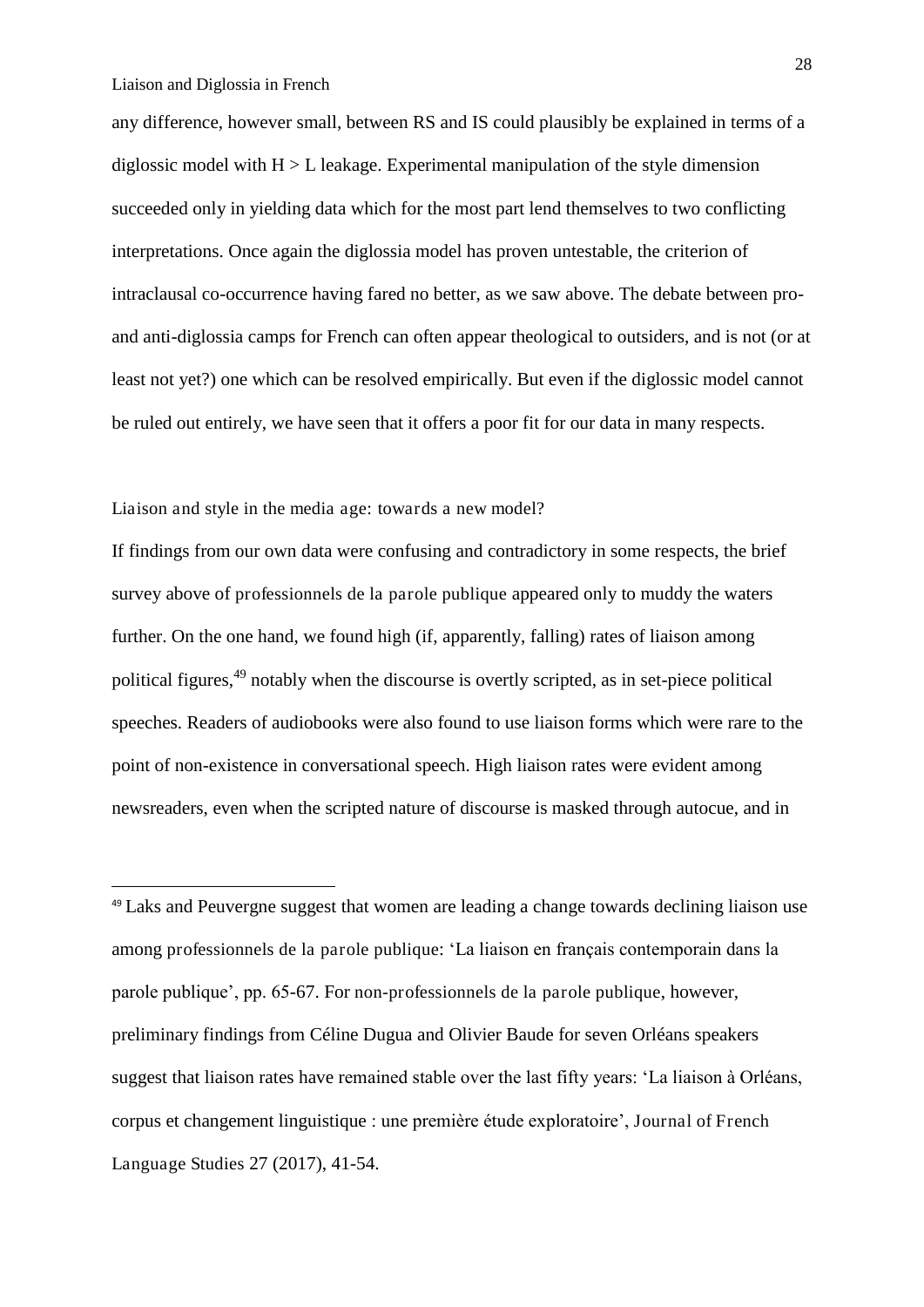<u>.</u>

spite of moves towards a more relaxed presentational style in recent decades. Finally, a singer who revels in highly informal lexicon was found to use marked liaisons associated with the most formal speech styles. The performance of all of these professionals seemed greatly at variance with that of their target audience: the variable liaison rate for Georges Marchais, for example, at 18.8% the lowest in Encrevé's sample, was still substantially higher than the 3% rate observed by Laks among adolescents in Marchais' own constituency of Villejuif in 1975. An obvious explanation for this finding is that professionnels de la parole publique have mastered the norms of their trade in a way that most people simply do not need to. But this leaves unanswered the question of why such forms – lost for the most part from conversational French – continue to appear at all.

 Thus far we have not seriously questioned the link between liaison and formality, nor have we questioned the assumption, made implicitly both by Encrevé and by Laks and Peuvergne, and explicitly by Labov in his New York study, that scripted styles can be placed at the formal end of a single style continuum. In fact, there are good reasons for treating reading aloud – not a common activity outside school – separately from spontaneous speech.<sup>50</sup> It is helpful at this point to recall what liaison consonants actually are. In Peter Rickard's words, liaison 'recalls the early OF period, when final consonants were still pronounced in all circumstances',<sup>51</sup> but in doing so it draws attention to the orthographic residue these lost consonants have left behind, providing a strong auditory cue to written discourse: a bridge between writing and speech. Rather than seeing them as markers of

<sup>50</sup> See especially Allan Bell 'Language Style as Audience Design', Language in Society, 13 (1984), 145–204.

<sup>&</sup>lt;sup>51</sup> Peter Rickard, A History of the French Language, second edition (London: Routledge), p.150.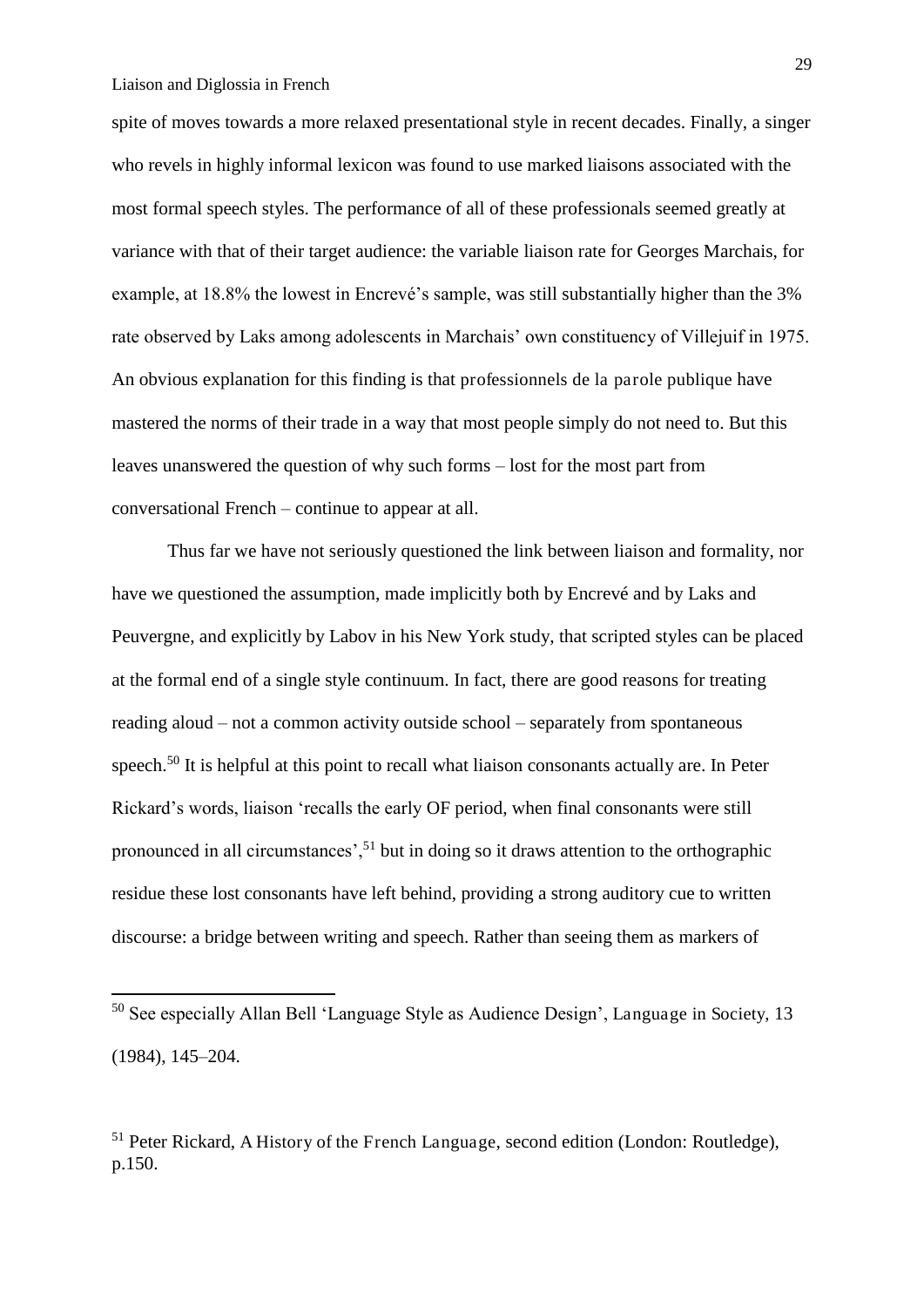-

formality, therefore, it may be more helpful to view them as a resource available to speakers to signal scripted or prepared speech, and equally importantly a speaker's commitment to the latter, in a culture known to prize the written language above all as the embodiment of 'good' French.<sup>52</sup>

 From this perspective, high liaison rates by newsreaders lend the authority of the written word to reporting, by suggesting it has been carefully prepared and drafted (and can therefore be trusted),  $53$  even as the autocue disguises the scripted nature of discourse, and the

 $52$ Cf. Encrevé, La Liaison avec et sans enchaînement, pp.283-84:

Puisque l'orthographe est intouchable, divinité archaïque dont les sectateurs sont assez puissants pour imposer à toute la communauté un culte exigeant des sacrifices incalculables, il ne serait pas étonnant que les locuteurs empruntent, petit à petit, la seule voie demeurée ouverte pour un rapprochement: prononcer comme on écrit, puisqu'il paraît exclu qu'on puisse jamais écrire légitimement comme on prononce.

<sup>53</sup> Broadcasters in Britain similarly need to accommodate audience expectations regarding the credibility of news output, but here authority stems less from the written language per se than from the accents of power, notably RP. Lynda Mugglestone cites the example of Wilfred Pickles, a much loved broadcaster of the 1940s and 1950s, who was asked by the BBC to read the news in the accent of his native Yorkshire during the Second World War, apparently in an attempt to confuse the Nazis: see Lynda Mugglestone,*'Talking Proper':*  The Rise of Accent as Social Symbol, second edition (Oxford: Oxford University Press, 2003), pp. 270-72. The experiment was abandoned following complaints from listeners that they could no longer believe the news they were hearing. While broadcasters in recent years have striven for greater inclusivity, objections to news presenters with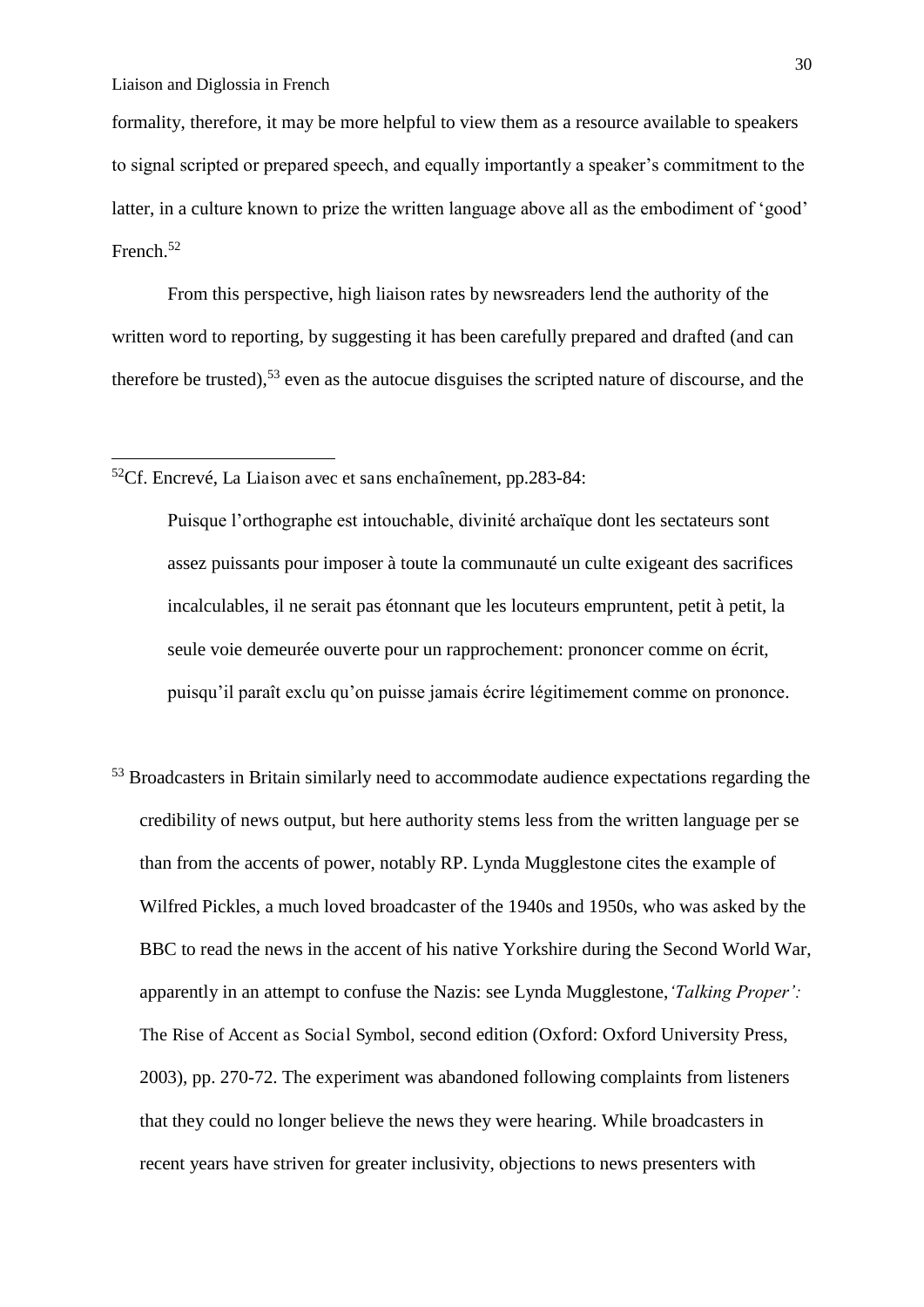speaker projects the relaxed persona of a trusted guest in the viewer's living room. In the case of audiobooks, high rates of occurrence and use of rare or archaic liaison forms underline the literary quality of a classic work such as Madame Bovary, and perhaps also evoke a past temporal setting for the listener as would period costumes or sets in a visual medium.

 For politicians, a difficult balance must be struck. On the one hand, they must project the authority that comes with the leadership roles they seek – an authority which derives strongly, in francophone culture, from the written word. On the other, they need to appear empathetic, and intellectually nimble enough to respond swiftly to crises or unexpected turns of events. Set-piece policy statements, speeches or press briefings, all of which come with an expectation of carefully prepared discourse, accordingly show higher liaison rates than televised debates or interviews, which demand spontaneity. In the latter, apparently unscripted,<sup>54</sup> events variable liaison, sparingly used, can still evoke the authority of the written language, sending a signal, at the same time as the speaker is demonstrating an ability to think on his/her feet, that he/she has in fact taken time beforehand to reflect upon the issue under discussion. Its overuse in such circumstances, however, might suggest inflexibility, or

marked regional accents continue to be heard.

<u>.</u>

<sup>54</sup> These are often, of course, rather more 'scripted' than they appear:

Le caractère spontané de l'interview reste discutable, dans la mesure où il s'agit pour les participants d'un exercice auquel ils sont rompus, et pour lequel ils disposent généralement d'éléments de langage préparés à l'avance.'

(Laks and Peuvergne, 'La liaison en français contemporain dans la parole publique (1999- 2015)', p.58.)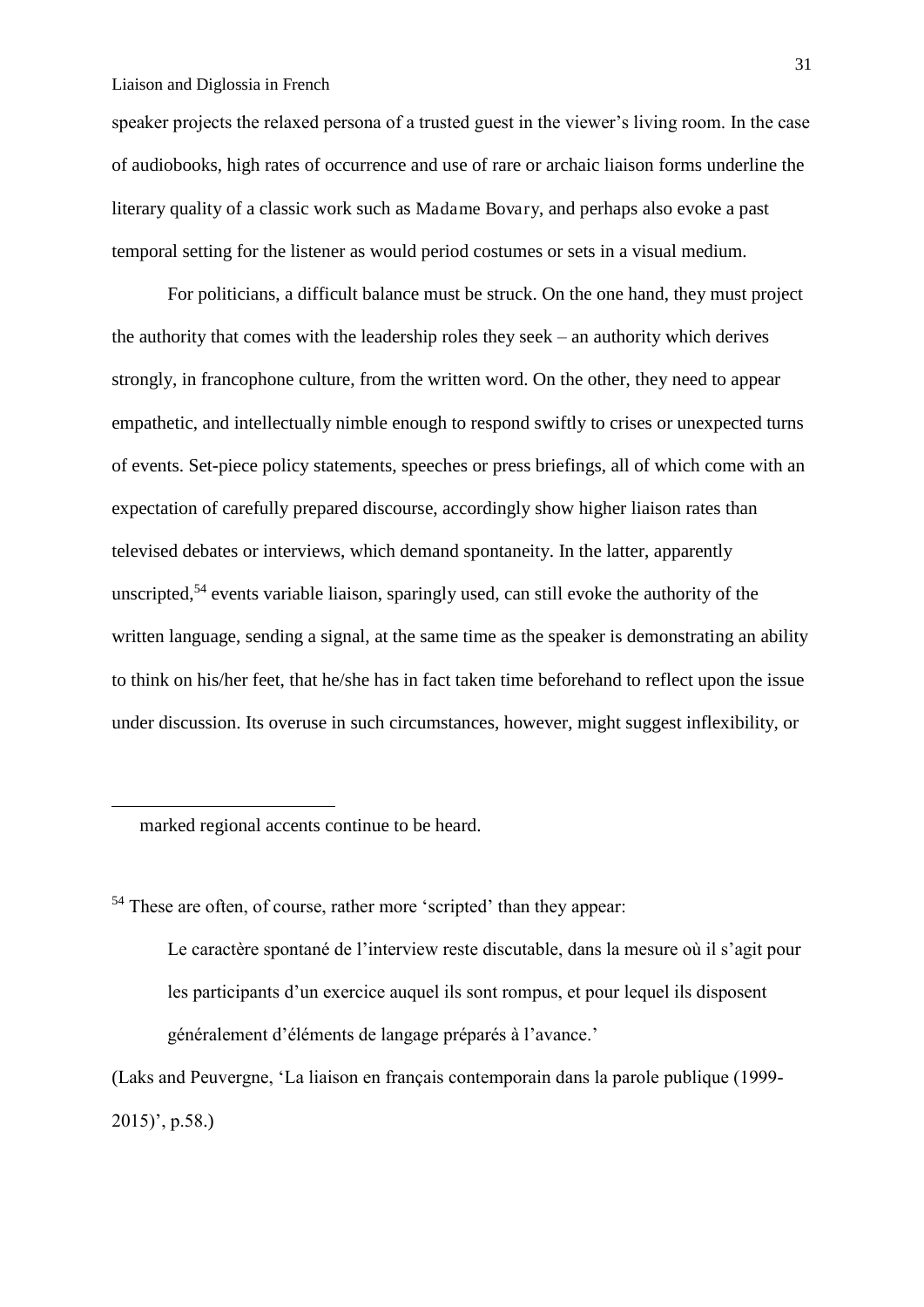-

an inability to depart from a prepared script,<sup>55</sup> which might be damaging politically. A politician must also be wary of projecting an unhealthy distance from his/her voters, who generally use few variable liaisons. Finally, a different kind of engagement with the written word is demonstrated by the surprising use of liaison in Renaud's Miss Maggie. <sup>56</sup> Here the writer signals through use of highly marked liaison forms that, for all their resolutely informal lexicon and earthy sentiments, his song lyrics are carefully crafted, witty and reflective: the artist, in a nutshell, cannot resist flaunting his artistry.

 The contrast with our own speakers could hardly be greater. A highly artificial reading test, specifically designed to accentuate the difference between scripted and spontaneous styles, succeeded in practice only in presenting informants with an exercise with which real engagement was all but impossible. Its twenty-one contrived and decontextualized sentences offered no cohesive narrative, expressed no point of view, and bore no relevance

Tel recteur d'université, ayant, nous supposons, le sentiment de son importance, nous disait (en conversation intime) il y a quelques mois: *C'est un droit tindéniable!*'. ('La fréquence des liaisons facultatives en français', p. 53)

<sup>56</sup> Jeff Tennant (p.c.) has alerted me to similar contrasts between low-register lexicon and high-register use of liaison in the work of Georges Brassens; Tim Unwin (p.c) by contrast notes the lack of liaison in Renaud's 'Toujours Debout' (2016), which may be consistent with a recent observed decline in usage among professionnels de la parole publique (see above).

<sup>55</sup> Or, possibly, the self-importance associated with needless reference to one's own authority? Delattre observes in an aside: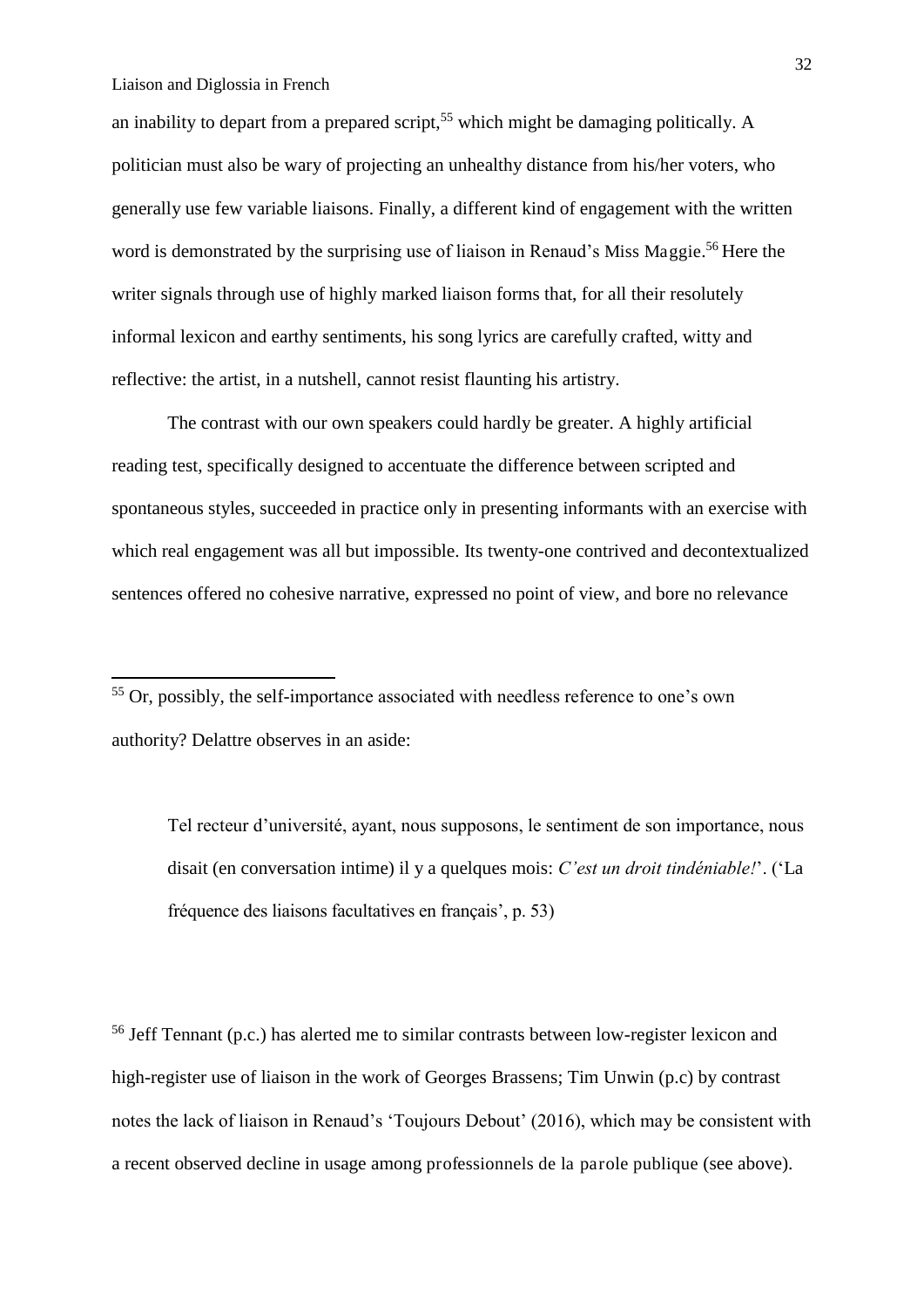-

whatsoever to our own speakers' concerns or interests. While informants may have been (consciously or unconsciously) aware that liaison was appropriate in reading aloud,<sup>57</sup> their involvement with the script they were asked to read was minimal and, as non-professionnels de la parole publique faced with a complex norm, they appear to have opted, except in familiar, high-frequency contexts such as *c'était* or *c'est*, for a strategy of non-liaison. Style shifting between IS and RS was therefore relatively limited, and indeed in some cases did not happen at all.

 What the comparison between our own data and those of professionnels de la parole publique did suggest, however, was that liaison might be more profitably explored by decoupling the formal/informal and scripted/unscripted dimensions, which are often unhelpfully bracketed together in conceptions of style, including notably the diglossic model we set out to test. Seen through the prism not of formality, but of commitment to written or prepared discourse, we can envisage a reconception of Delattre's original four-term style typology, updated for the modern era of twenty-four-hour news media, internet, autocue, downloads and audiobooks. In a model based on this parameter, we would expect the highest level of engagement with scripted discourse in what we might term style lu, in which attention is drawn overtly to the fact that content is written, in order to highlight its seriousness or veracity (as in political speeches), or its literary qualities (as in audiobooks). Pustka's findings suggest important differences between this and Encrevé's style faussement parlé, in which the scripted nature of discourse is masked by use of autocue. Encrevé's and Laks & Peuvergne's evidence indicates that liaison rates are higher in style faussement parlé

 $57$  Although the focus of the study was not revealed by the researcher, three informants asked whether they should read 'avec les liaisons'. They were told to read as they wished, and gave no indication of greater or lesser use of liaison than other informants.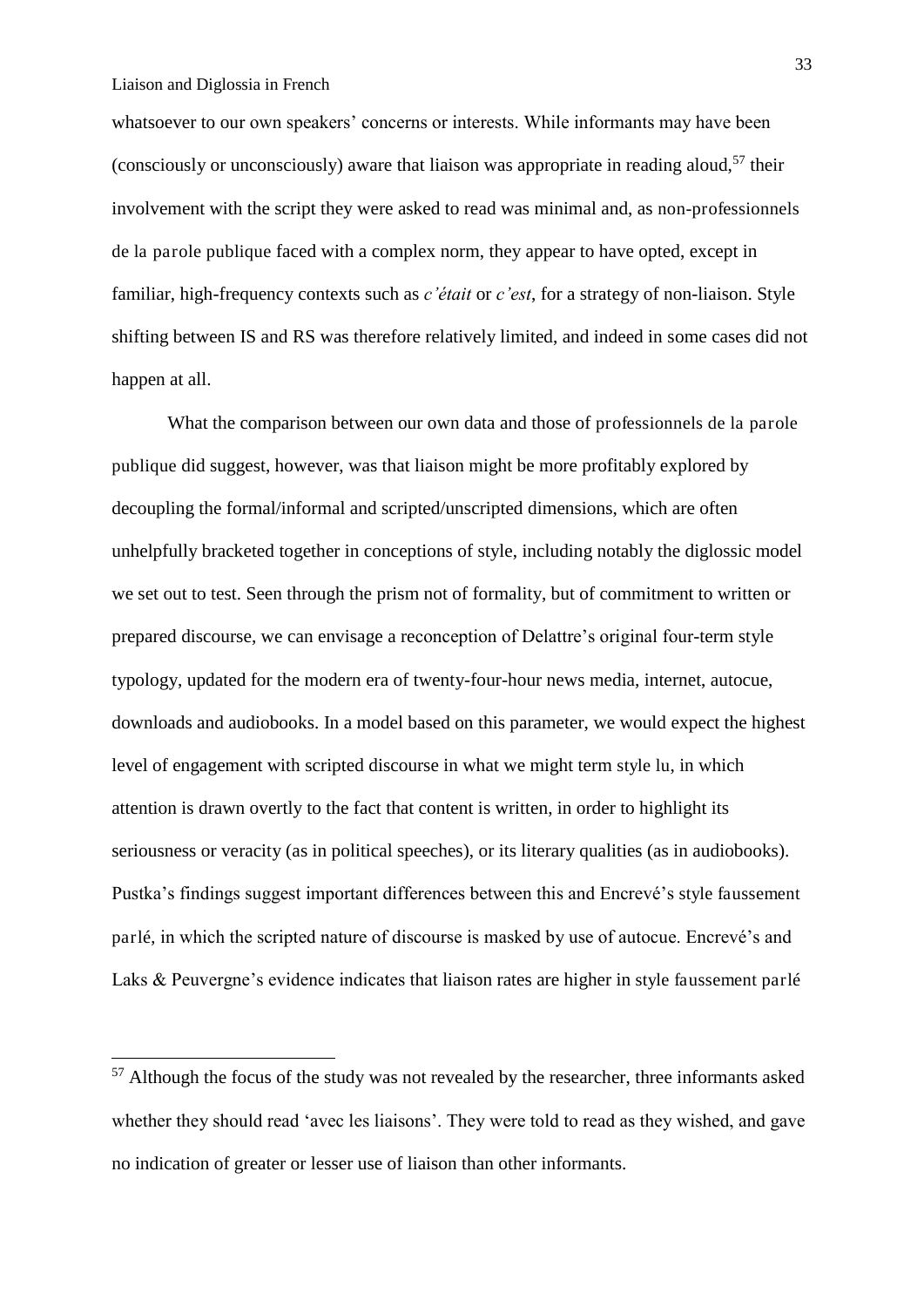than in what we might in turn label style faussement spontané, in which politicians, under pressure to respond spontaneously in political interviews or debates, invoke the authority of the written language to suggest their responses are nonetheless considered ones. Finally, there is style spontané, in which speech is neither prepared nor scripted. It is of course debatable, particularly in the case of political figures, whether professionnels de la parole publique ever truly feel their remarks are 'off the record', but one might expect to find this style in interactions where the speaker's professional expertise and/or authority are not at issue (for example a news journalist talking at home about his or her family, or a politician expressing support for the constituency football team during a good run in the Coupe de France). We leave open the question of whether differences between these four styles might be expected to be quantitative (higher liaison rates across the board) or qualitative (a different or broader range of liaisons in some styles than in others), or some combination of the two. For Encrevé, stylistic differences are quantitative, a position which appears to find support in Laks and Peuvergne's data. Pustka's findings, however, raise the possibility of qualitative differences between styles, at least between style lu and style faussement parlé, but studies of liaison among professionnels de la parole publique are relatively few in number<sup>58</sup> and the data for the most part too fragmentary to draw firm conclusions. We would endorse Pustka's call for a much larger corpus, and suggest that a four-style model along the lines sketched above may yield more fruitful insights into the complexities of liaison use than the strictly binary, and rather limiting, approach examined here.

.<br>-

<sup>58</sup> For summary, see Pustka, Chalier & Jansen, 'A la recherche d'une norme de prononciation: le modèle des présentateurs de télévision', pp. 103-104.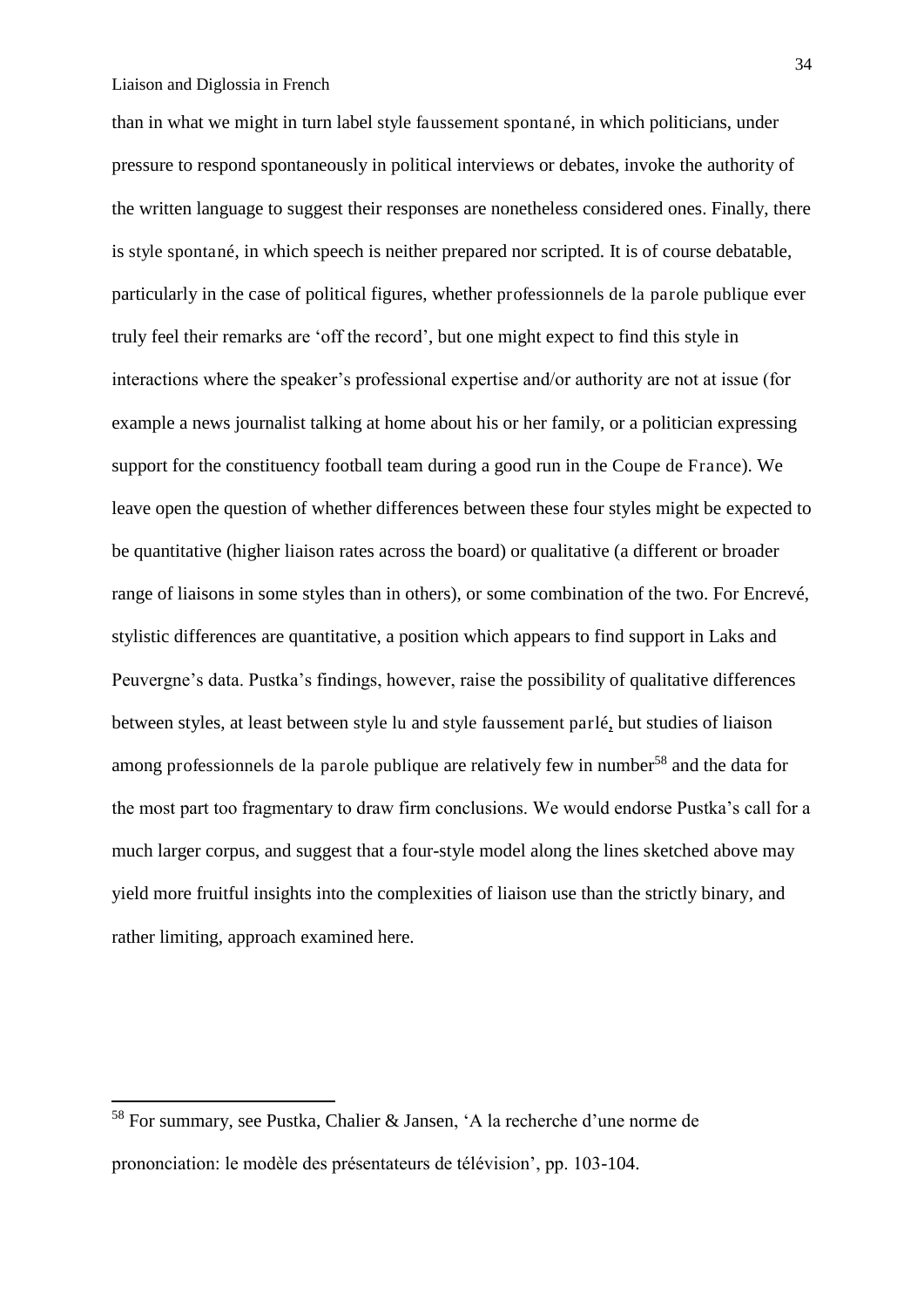## **Appendix: Reading exercise sentences**

- 1. La France subit une vague de froid depuis quelques jours, tout comme d'ailleurs la plupart des pays européens.
- 2. Sachez encore que les sans-papiers qui occupent actuellement la cathédrale d'Orléans souffrent, eux aussi, du froid.
- 3. Je vais aller aussi voir des films anciens, qui ne sont pas amusants.
- 4. Les agents immobiliers arrivent en une demi-heure.
- 5. Jean a été le dernier à parler, mais le premier à parler de manière intelligente.
- 6. Les étudiants écoutaient encore le professeur, mais Anne regardait un petit écureuil dans la forêt.
- 7. Jean-Paul est modeste, mais il est beaucoup aimé.
- 8. Ce fut un long été.
- 9. Alors, pourquoi attend-on ?
- 10. Nous sommes allés chez une copine.
- 11. Depuis une paire d'années, ils aimaient chanter en chœur.
- 12. Nous attendons un second enfant.
- 13. Je le trouve bien aimable et extrêmement intelligent.
- 14. Pour Paul, c'était un long apprentissage.
- 15. Aujourd'hui, il vient à Strasbourg ; demain, il doit aller à Marseille.
- 16. Vous êtes trop aimable !